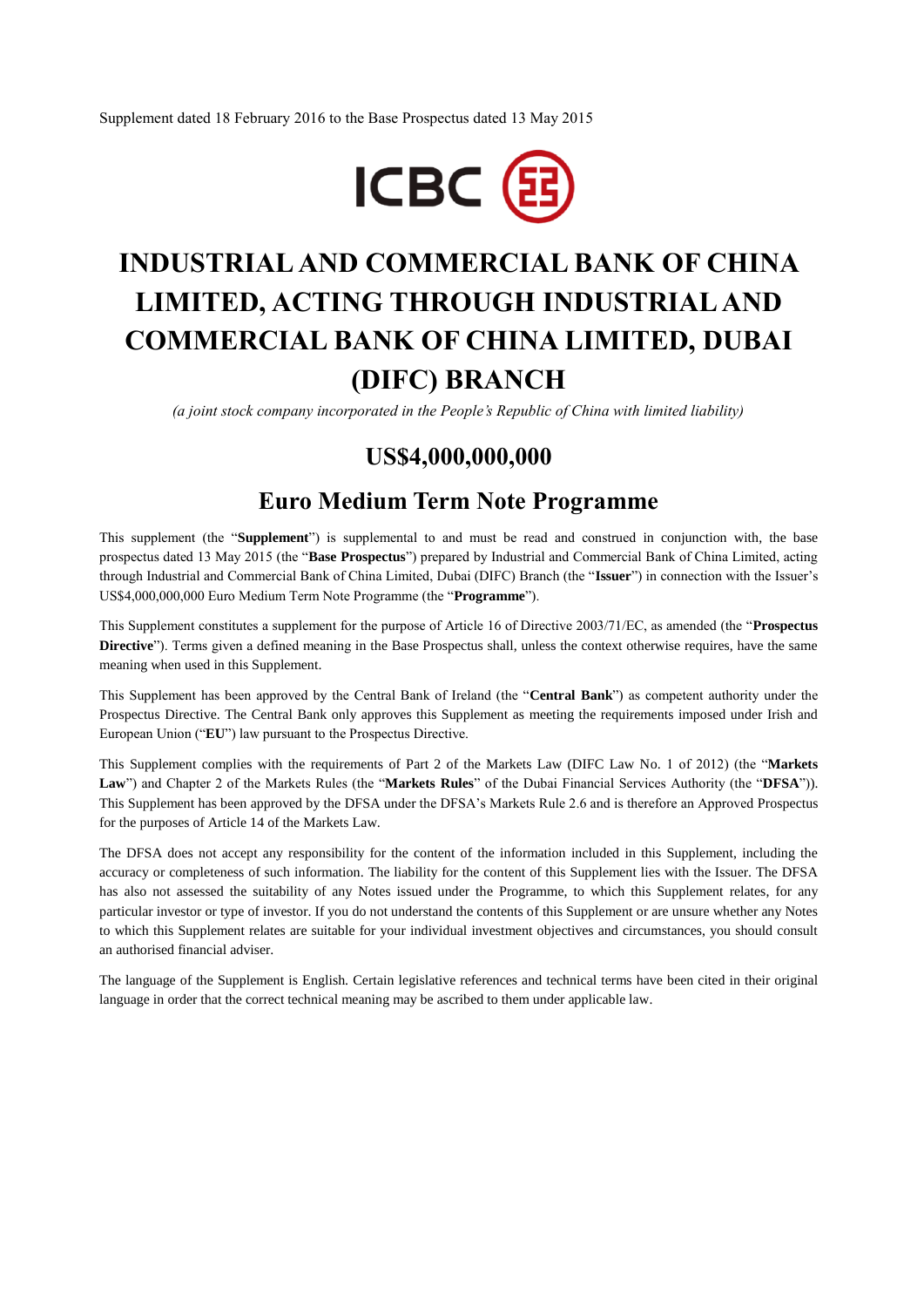# **IMPORTANT NOTICES**

The Issuer and Industrial and Commercial Bank of China Limited (the "**Bank**") accept responsibility for the information contained in this Supplement and declare that, having taken all reasonable care to ensure that such is the case, the information contained in this Supplement is, to the best of its knowledge, in accordance with the facts and contains no omission likely to affect its import.

No responsibility or liability is accepted by any of the Arrangers or Dealers as to the accuracy or completeness of the information contained in this Supplement. Accordingly, no representation, warranty, or undertaking, express or implied, is made by them in relation hereto.

To the extent that there is any inconsistency between (a) any statement in this Supplement or any statement incorporated by reference into the Base Prospectus by this Supplement; and (b) any other statement in, or incorporated by reference into, the Base Prospectus, the statements in (a) above will prevail.

Save as disclosed in this Supplement, no significant new factor, material mistake or inaccuracy relating to the information included in the Base Prospectus which is capable of affecting the assessment of the Notes issued under the Programme has arisen or been noted, as the case may be, since publication of the Base Prospectus.

This supplement does not constitute an offer of, or an invitation by or on behalf of the Issuer or the Arrangers and Dealers to subscribe for, or purchase, any Notes.

Neither this Supplement nor any other information supplied in connection with the Programme or any Notes is: (i) intended to provide the basis of any credit or other evaluation; or (ii) should be considered as a recommendation by the Issuer, the Arrangers or the Dealers that any recipient of this Supplement should purchase any Notes.

This Supplement and the Base Prospectus will be available for viewing on (i) the website of the Central Bank (*http://www.centralbank.ie*) and (ii) the website of NASDAQ Dubai (*http://www.nasdaqdubai.com*). Copies of this Supplement, the Base Prospectus and the documents incorporated by reference in either will, when published, be available for inspection at the Issuer's registered office and at the specified offices of the Fiscal Agent for the time being in the Dubai International Financial Centre and London, respectively (as set out on page 193 of the Base Prospectus).

This Supplement has been prepared by the Issuer for use in connection with the offer and sale of the Notes outside the United States. The Issuer and the Dealers reserve the right to reject any offer to purchase the Notes, in whole or in part, for any reason. This Supplement does not constitute an offer to any person in the United States. Distribution of this Supplement by any non-U.S. person outside the United States, in respect of any offering of Notes under Category 2 of Regulation S of the Securities Act, to any U.S. person, or to any other person within the United States, is unauthorised and any disclosure without the prior written consent of the Issuer of any of its contents to, in respect of any offering of Notes under Category 2 of Regulation S of the Securities Act, any such U.S. person or other person within the United States, is prohibited.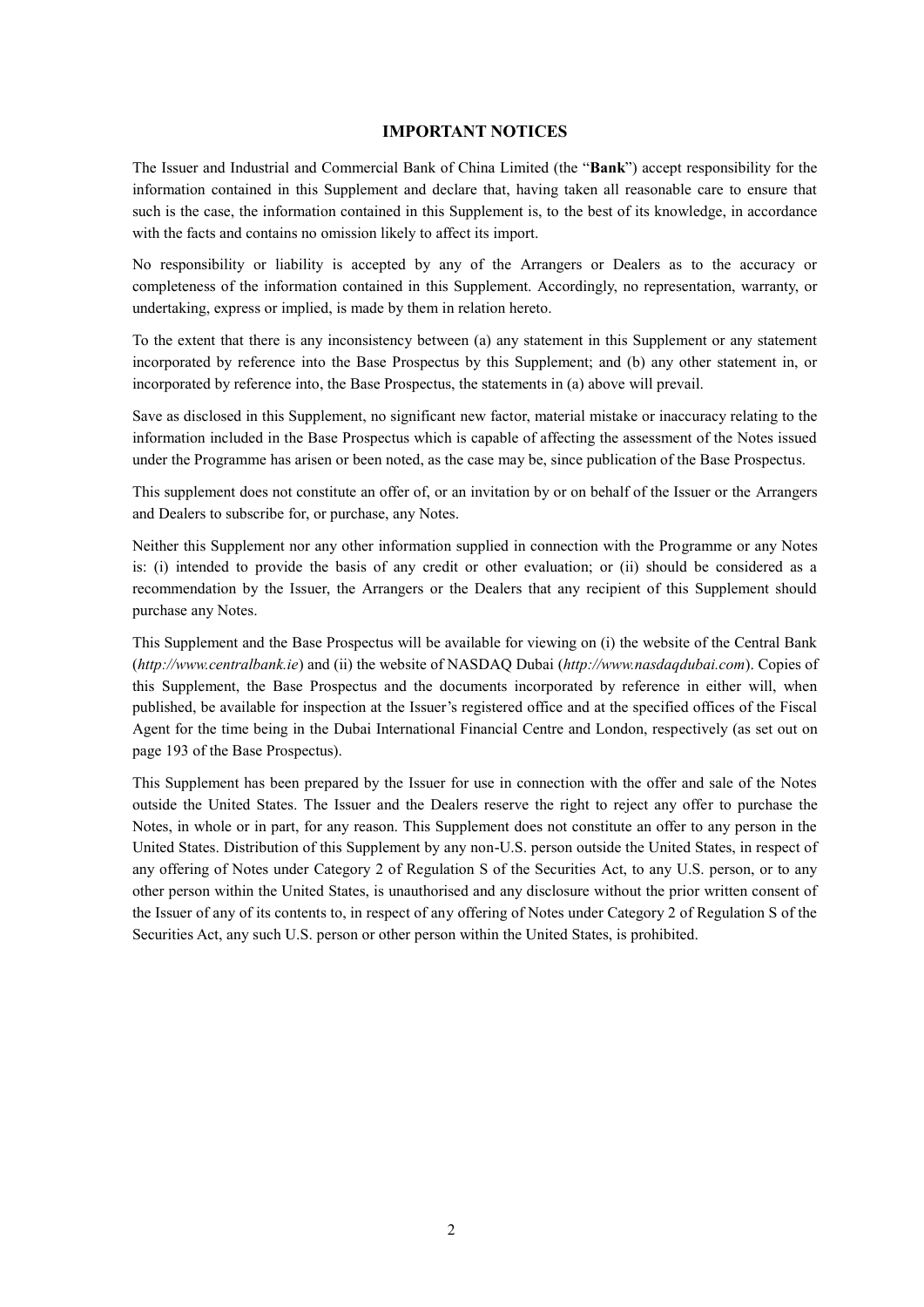# **TABLE OF CONTENTS**

| Page |
|------|
|      |
|      |
|      |
|      |
|      |
|      |
|      |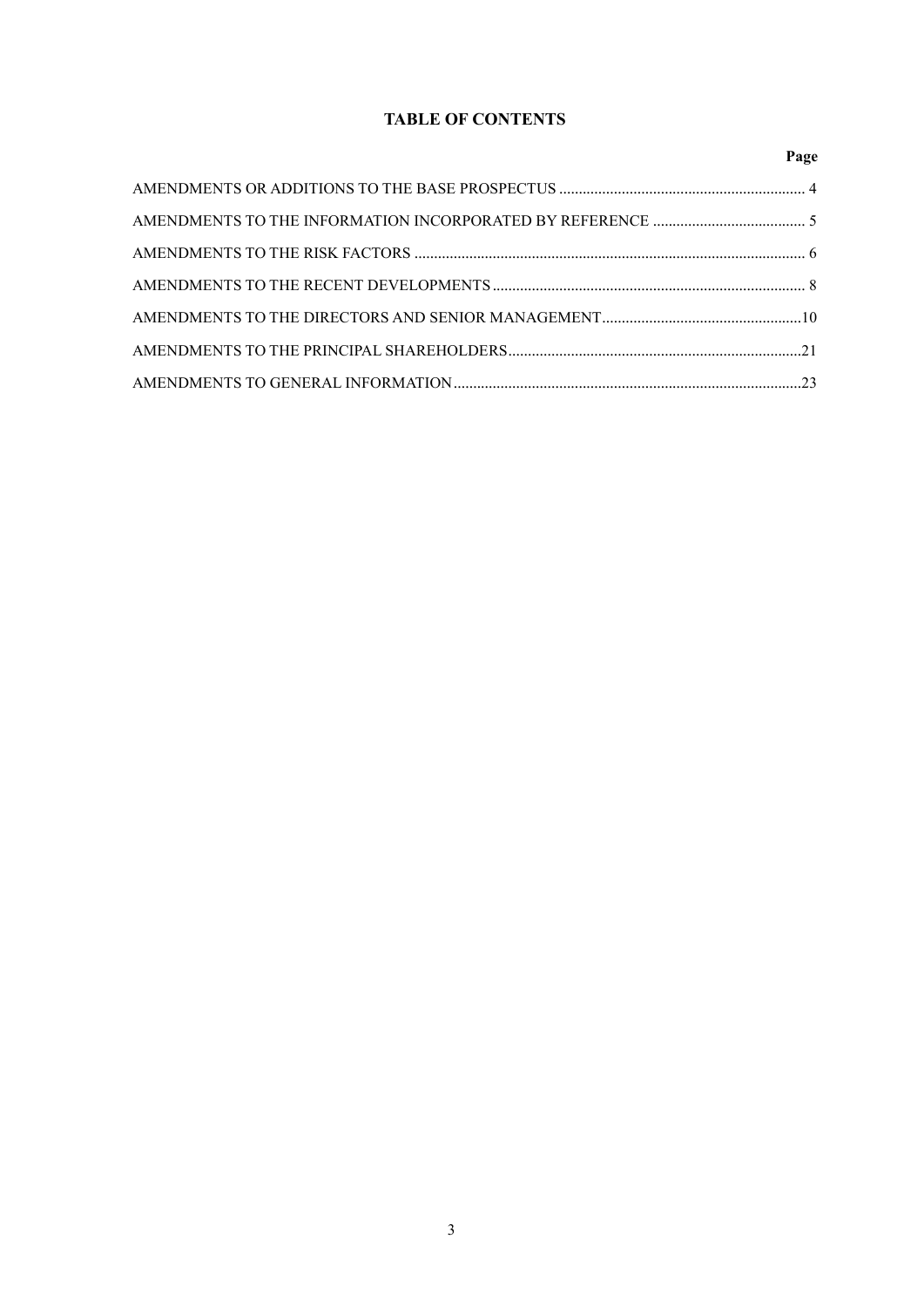# **AMENDMENTS OR ADDITIONS TO THE BASE PROSPECTUS**

With effect from the date of this Supplement the information appearing in, or incorporated by reference into, the Base Prospectus shall be amended and/or supplemented in the manner described in this Supplement. The Issuer is publishing this Supplement to update investors with respect to the following key developments that have arisen with respect to the Programme since the publication of the Base Prospectus.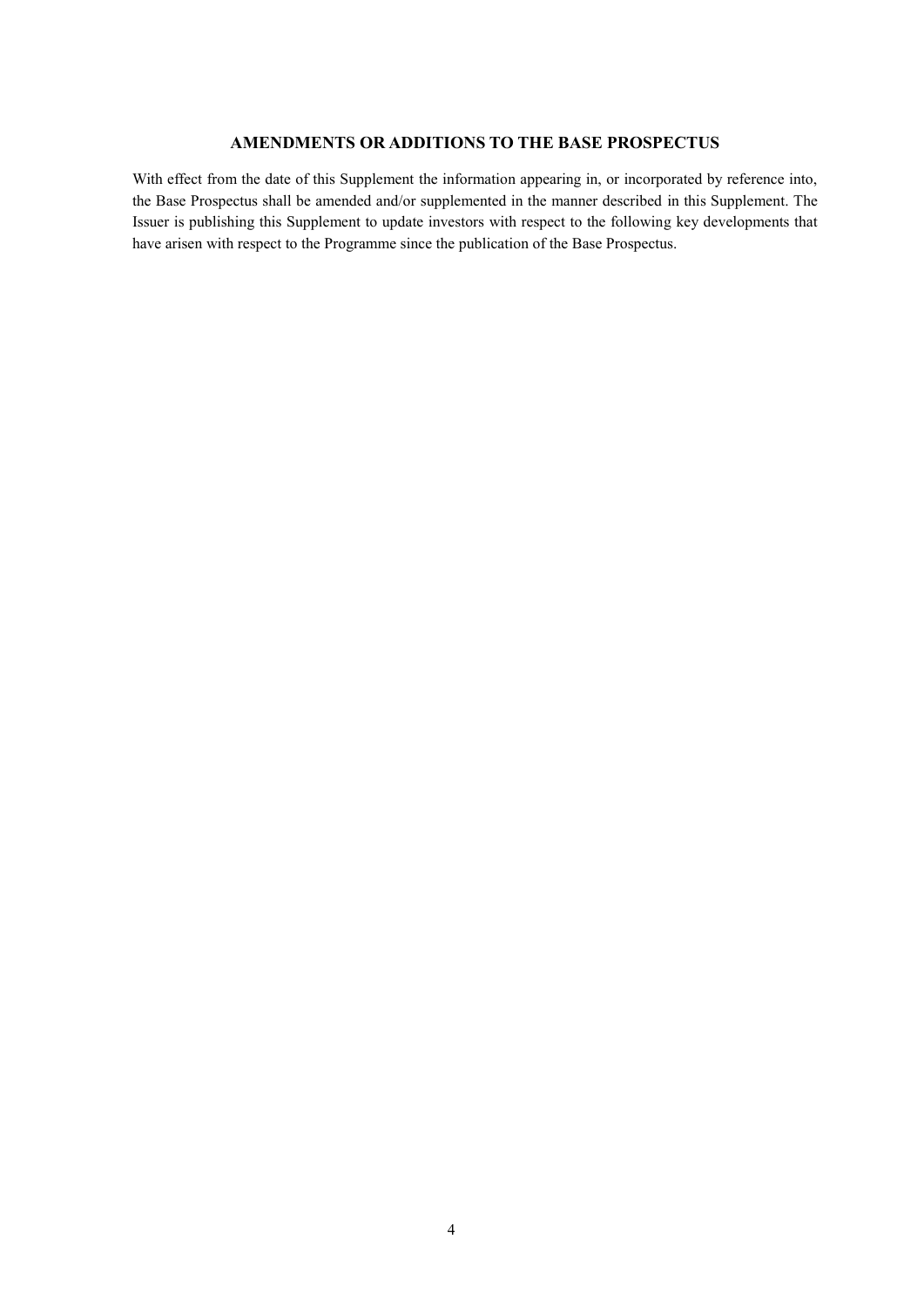# **AMENDMENTS TO THE INFORMATION INCORPORATED BY REFERENCE**

On 30 October 2015, the Group published its Third Quarterly Report of 2015 including its unaudited consolidated financial statements as at and for the nine months ended 30 September 2015.

A copy of the unaudited consolidated financial statements as at and for the nine months ended 30 September 2015 has been filed with the Central Bank and submitted to the DFSA and are incorporated by reference in and form part of this Supplement in their entirety and, by virtue of this Supplement, form part of the Base Prospectus.

The following shall be inserted as a new paragraph (d) in the section entitled "*Information Incorporated by Reference*" (as set out on page 40 of the Base Prospectus):

"(d) unaudited consolidated financial statements of the Group as at and for the nine months ended 30 September 2015 as set out in the Group's Third Quarterly Report of 2015 (available at http://www.icbcltd.com/icbcltd/investor%20relations/financial%20information/financial%20reports/8third20151030.htm);".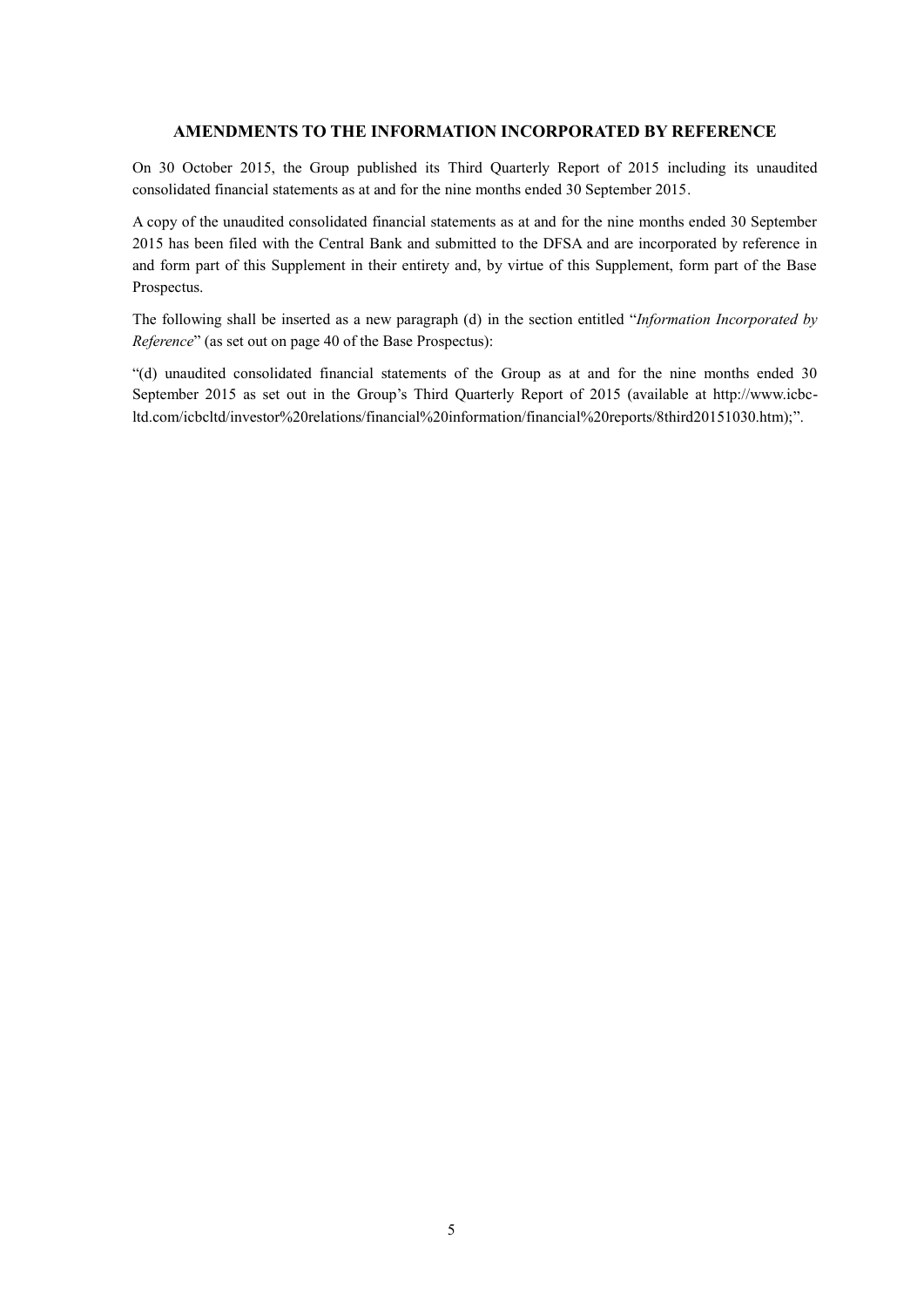# **AMENDMENTS TO THE RISK FACTORS**

The "*Risk Factors*" section (as set out on pages 13 to 39 of the Base Prospectus) shall be deemed to be supplemented by:

the insertion of the following new risk factor immediately after the end of the risk factor "*Due to restrictions in certain PRC regulations, our investments are concentrated in certain types of investment products. We may experience significant decreases in the value of a particular type of investment*" (as set out on page 23 of the Base Prospectus):

# "*The banking industry is subject to extensive regulation, which is undergoing major changes that will impact our business***.**

Like other major banks, we are subject to extensive regulation by regulators and exchanges in each of the major markets where we conduct our business. These laws and regulations significantly affect the way we do business and can restrict the scope of our existing businesses and limit our ability to expand our product offerings and pursue certain investments.

In response to the financial crisis, legislators and regulators around the world have adopted, continue to propose and are in the process of adopting, finalising and implementing a wide range of financial market reforms that are resulting in major changes to the way our global operations are regulated and conducted. In particular, as a result of these reforms, we are, or will become, subject to (among other things) significantly revised and expanded regulation and supervision, more intensive scrutiny of our businesses and any plans for expansion of those businesses, new activities limitations, a systemic risk regime that imposes heightened capital and liquidity requirements and other enhanced prudential standards, new resolution regimes and resolution planning requirements, new restrictions on activities and investments imposed by Section 619 of the Dodd-Frank Act (such statutory provision together with such implementing regulations, the "**Volcker Rule**"), and comprehensive new derivatives regulation. While certain portions of these reforms are effective, others are still subject to final rulemaking or transition periods. Many of the changes required by these reforms could materially impact the profitability of our businesses and the value of assets we hold, expose us to additional costs, require changes to business practices or force us to discontinue businesses, adversely affect our ability to pay dividends and repurchase our stock, or require us to raise capital, including in ways that may adversely impact our shareholders or creditors. In addition, regulatory requirements that are being proposed by foreign policymakers and regulators may be inconsistent or conflict with regulations that we are subject to in the U.S. and, if adopted, may adversely affect us. While there continues to be uncertainty about the full impact of these changes, we are and will continue to be subject to a more complex regulatory framework, and will incur costs to comply with new requirements as well as to monitor for compliance in the future. For example, the Volcker Rule provisions of the Dodd-Frank Act will have an impact on us, including potentially limiting various aspects of our business."; and

the insertion of the following new risk factors immediately after the heading "*Risks Relating to the PRC*" (as set out on page 28 of the Base Prospectus):

# *"The slowdown of the PRC's economy caused in part by the recent challenging global economic conditions may adversely affect us.*

A substantial part of our revenue is derived from the PRC. We rely, to a significant degree, on our domestic operations to achieve revenue growth. Domestic demand for banking services is materially affected by growth of private consumption and overall economic growth in the PRC. The global crisis in financial services and credit markets in 2008 caused a slowdown in the economic growth in many countries, including the PRC. Although the PRC's economic growth has increased compared to its level immediately after the global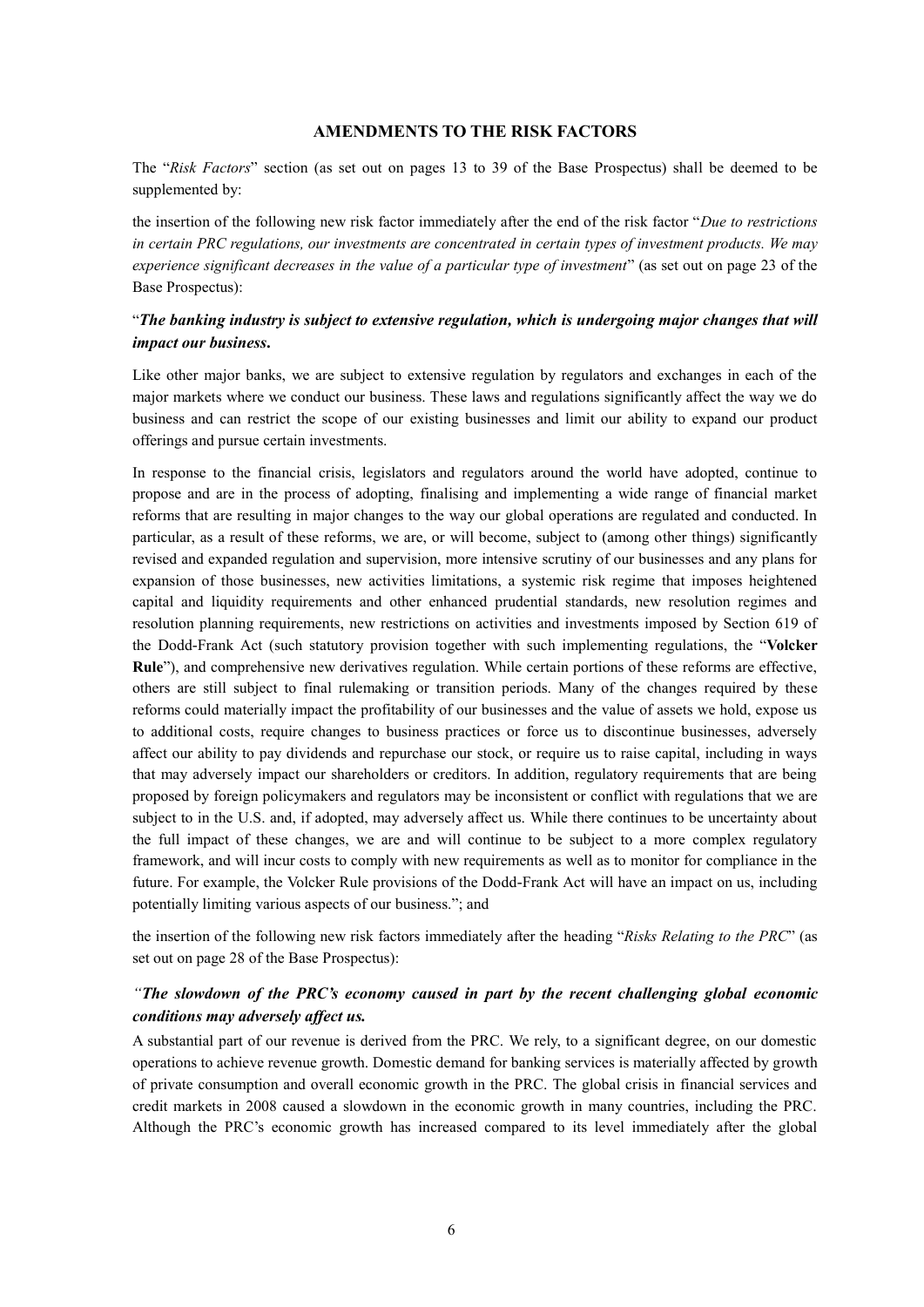financial crisis, it has displayed signs of slowdown as evidenced by a decrease in the growth rate of the PRC's gross domestic product in recent years. This was caused by a combination of factors most of which are beyond our control, such as the global economic conditions, governmental policies and changes in market dynamics globally and regionally. In 2014, the PRC government reported a gross domestic product of RMB63.65 trillion, representing year-on-year growth of 7.4 per cent., which was a record-low figure for the past 24 years. In the first quarter of 2015, the PRC government reported a gross domestic product of RMB 14.07 trillion, representing year-on-year growth of 7.0 per cent., according to statistics released by National Bureau of Statistics of China. Although the PRC government has recently taken several measures and actions with an aim to increase investors' confidence in the PRC economy, there can be no assurance that those measures will be effective. There are uncertainties relating to the overall prospects for the global and the PRC economies this year and beyond, which may have a material adverse impact on our business, prospects, financial conditions and results of operations.

# *Turmoil in the financial markets could increase our cost of borrowing and impede access to or increase the cost of financing our operations and investments.*

The availability of credit to entities operating within emerging markets, including us, is significantly influenced by levels of investor confidence in such markets as a whole. Any factors that may affect market confidence could affect the costs or availability of funding for entities within emerging markets. Historically, challenging market conditions in emerging markets have resulted in reduced liquidity, widening of credit spreads, lack of price transparency in credit markets, a reduction in available financing and a tightening of credit terms. In 2015, the PRC stock markets have experienced significant turmoil and disruption. Throughout June and early July of 2015 and more recently, the Shanghai Composite Index experienced significant declines and many PRC-listed companies were subject to trading suspensions on major stock exchanges. The PRC government responded by cutting interest rates, suspending initial public offering and starting investigations into market manipulation in an effort to stabilise the market. Due to its increasing financial reliance upon PRC, Hong Kong's stock markets experienced a similar fluctuation during the relevant times and the Hang Seng Index had a record-breaking slump in a single day in the recent decade. As our shares are listed on both the Hong Kong Stock Exchange and the Shanghai Stock Exchange, significant fluctuations in these financial markets could cause substantial adverse effects on our business operations and investments as a whole.".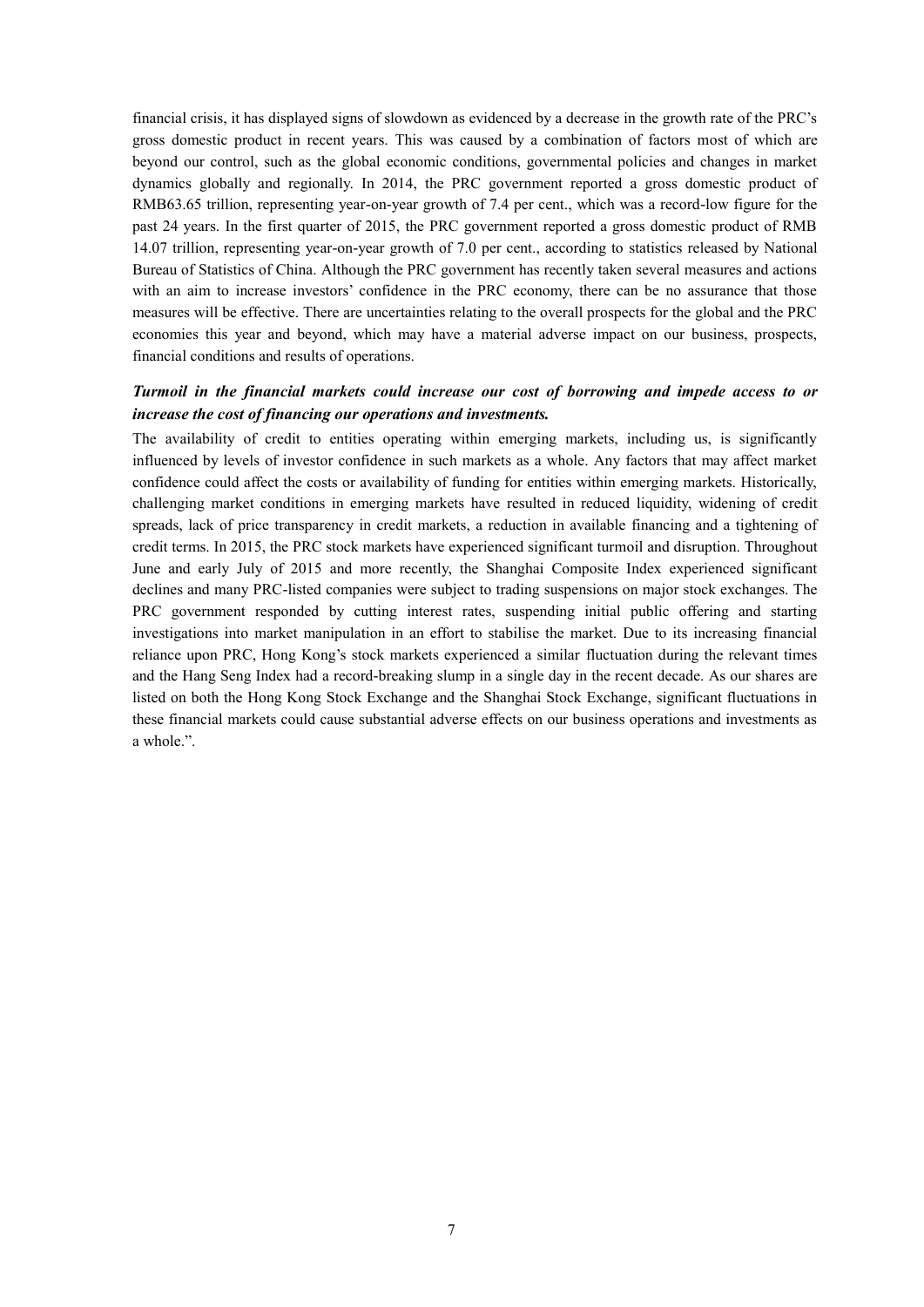# **AMENDMENTS TO THE RECENT DEVELOPMENTS**

The "*Recent Developments*" section (as set out on pages 123 to 127 of the Base Prospectus) shall be supplemented by the insertion of the following wording immediately after the paragraph headed "*Proposed issuance of preference shares*" (as set out on page 127 of the Base Prospectus):

#### "**Other Recent Developments**

#### *Board of Directors and Senior Management*

On 21 December 2015, Mr. Hong Yongmiao was re-elected as an independent non-executive director of the Bank.

On 21 December 2015, Mr. Yang Siu Shun was elected as an independent non-executive director of the Bank. His term of office as an independent non-executive director of the Bank will commence on the date when the approval of the CBRC is obtained.

On 21 December 2015, Mr. Qu Qiang was elected as an external supervisor of the Bank.

On 21 December 2015, Mr. Meng Yan ceased to act as an external supervisor of the Bank due to expiration of his term of office.

On 30 October 2015, Mr. Tang Guliang was nominated as a candidate for the post of external supervisor of the Bank. His election is pending shareholder approval.

On 30 October 2015, Mr. Hu Hao was appointed as Senior Executive Vice President of the Bank and his appointment was approved by the CBRC on 1 December 2015.

On 30 October 2015, Mr. Yi Xiqun resigned as an independent director, chairman and member of the compensation committee and member of the strategy committee, audit committee, nomination committee and related party transactions control committee of the Bank. His resignation as independent director will commence on the date when approval is obtained from the CBRC.

On 22 October 2015, Mr. Zheng Wanchun resigned as a senior vice president of the Bank.

On 25 September 2015, Mr. Li Mingtian retired as an employee supervisor of the Bank and Mr. Zhang Wei and Mr. Hui Ping were elected as the employee supervisors of the Bank. (see "*Directors and Senior Management*").

#### *Recent Programme Establishments and Issuances*

On 1 February 2016, the Bank's Hong Kong branch established a U.S.\$4,000,000,000 medium term note programme. Application has been made to the Hong Kong Stock Exchange for the listing of the programme.

On 19 January 2016, the Bank's Luxembourg branch issued U.S.\$500,000,000 3-month U.S.\$ LIBOR + 1.15 per cent. floating rate notes due 2019.

On 21 December 2015, the Bank's London branch issued U.S.\$300,000,000 2.250 per cent. notes due 2018.

On 18 December 2015, the Bank's Singapore branch established a U.S.\$20,000,000,000 medium term note programme. Application has been made to the Singapore Exchange Securities Trading Limited for permission to deal in and quotation of any notes that may be issued pursuant to the programme.

On 7 December 2015, the Bank's Sydney branch issued U.S.\$300,000,000 2.125 per cent. notes due 2018.

On 4 December 2015, the Bank's London branch established a U.S.\$10,000,000,000 medium term note programme. Application has been made to the Financial Conduct Authority (the "**UK Listing Authority**") for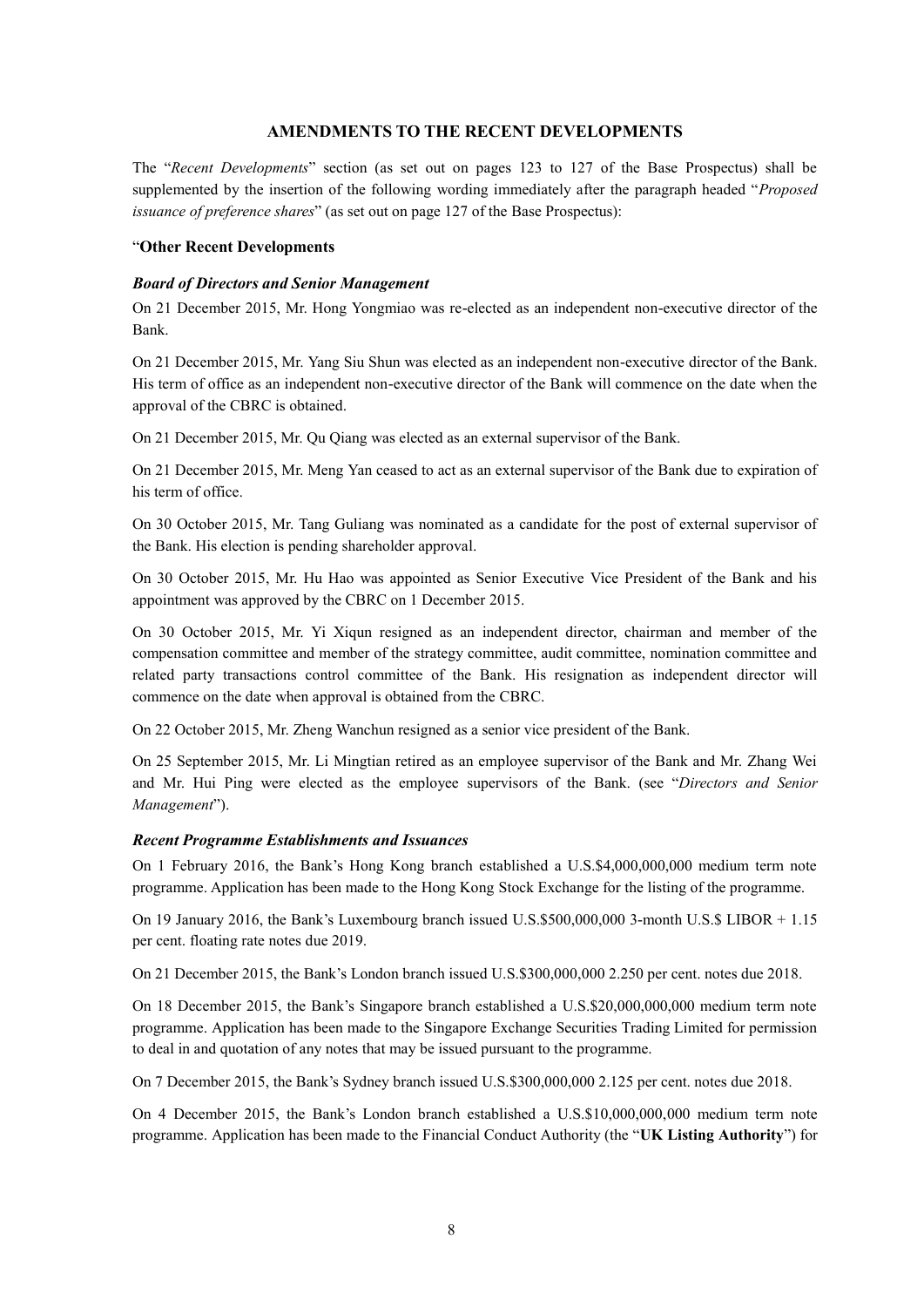notes (other than exempt notes) issued under the programme during the period of 12 months from 4 December 2015 to be admitted to the Official List of the UK Listing Authority and to the London Stock Exchange plc (the "**London Stock Exchange**") for such notes to be admitted to trading on the London Stock Exchange's regulated market.

On 27 November 2015, the Bank's Doha branch established a U.S.\$4,000,000,000 medium term note programme. Application has been made to the Hong Kong Stock Exchange for the listing of the programme.

On 27 November 2015, the Bank received gross proceeds of RMB45,000,000,000 from the issuance of domestic preference shares, which included offering expenses of RMB53,342,000.

On 12 November 2015, the Bank's New York branch issued U.S.\$300,000,000 2.157 per cent. notes due 2018 and U.S.\$700,000,000 2.905 per cent. notes due 2020.

On 8 October 2015, ICBCIL Finance Co. Limited ("**ICBCIL**") listed its U.S.\$5,000,000,000 medium term note programme on the Hong Kong Stock Exchange with the benefit of a keepwell and liquidity support deed and a deed of asset purchase undertaking provided by ICBC Leasing. On 11 November 2015, ICBCIL issued U.S.\$300,000,000 floating rate notes due 2018, U.S.\$500,000,000 2.6 per cent. notes due 2018 and U.S.\$700,000,000 3.2 per cent. notes due 2020.

On 21 September 2015, the Bank issued U.S.\$2,000,000,000 4.875 per cent. Tier 2 capital notes due 2025, which were listed on the Hong Kong Stock Exchange.

#### *Capital Injection into ICBC-AXA*

At the meeting of the board of directors of the Bank on 27 August 2015, it was resolved that the Bank will make a capital injection of an amount of RMB2,280 million into ICBC-AXA which is a subsidiary controlled by the Bank. The management of the Bank will be authorised to handle matters relating to the capital injection, including without limitation, to execute, amend and issue the relevant documents including application documents to be submitted to regulatory authorities.

The capital injection will be funded by the Bank's internal cash resources. Upon the completion of the capital injection, the Bank expects to continue to hold 60 per cent. of the shares in ICBC-AXA. The capital injection is not subject to shareholder approval at a general meeting but is subject to the approval of the CBRC and the China Insurance Regulatory Commission. The capital injection does not constitute a connected transaction or major asset restructuring of the Bank.

The purpose of the capital injection is to comply with regulatory requirements of solvency ratio of ICBC-AXA and to improve the market position and competitiveness of ICBC-AXA. The capital injection is consistent with the strategic development plans of the Bank and is beneficial to the long term and sustainable development of the Bank.".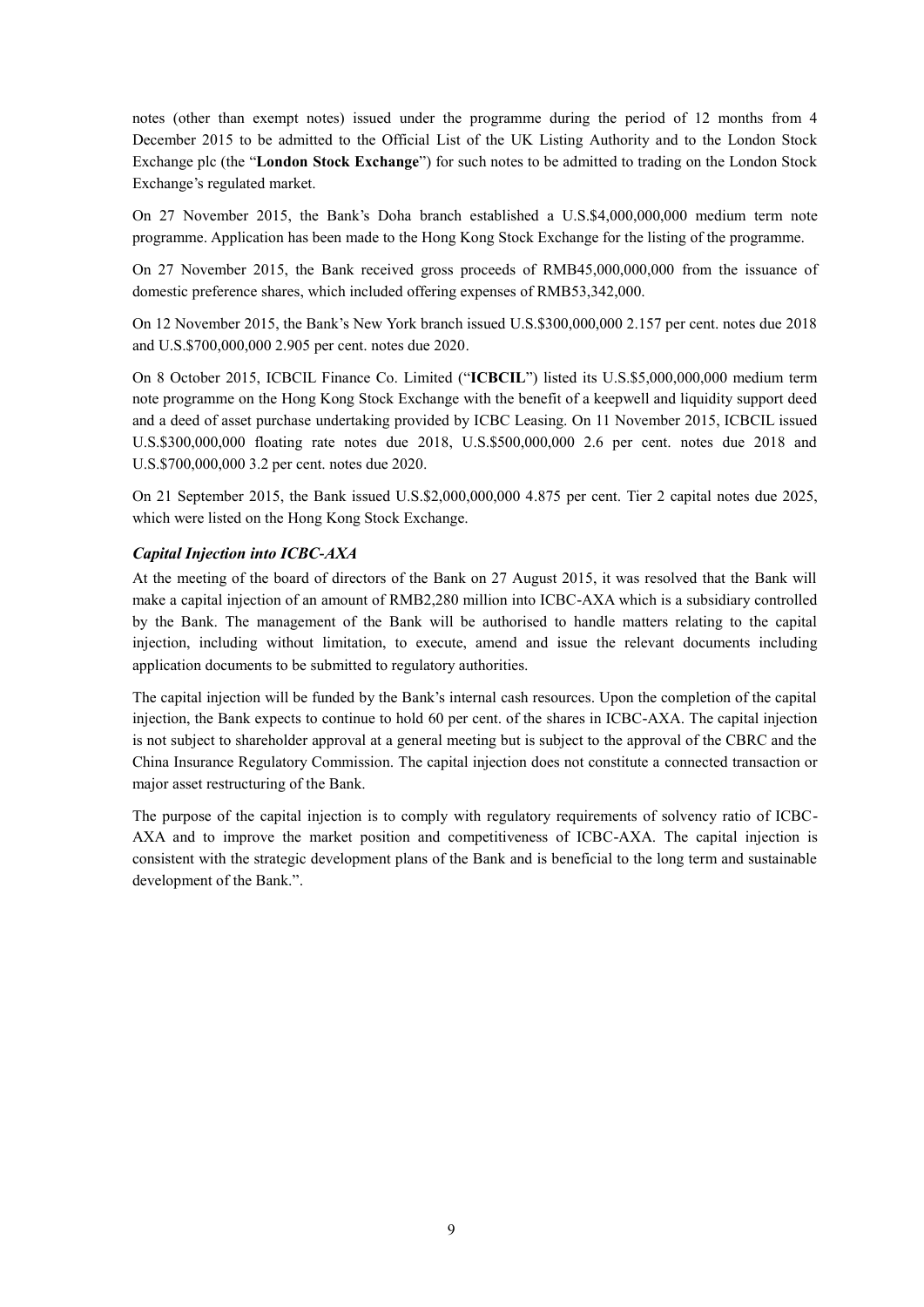# **AMENDMENTS TO THE DIRECTORS AND SENIOR MANAGEMENT**

The "*Directors and Senior Management*" section (as set out on pages 167 to 178 of the Base Prospectus) shall be deemed to be amended as follows:

the table detailing the particulars of directors, supervisors and senior management (as set out on pages 167 to 169 of the Base Prospectus) shall be deleted in its entirety and replaced with the following table:

 $\alpha$ 

| Name           | <b>Position</b>                                              | <b>Business Address</b>                                                  | Gender | Age |  |
|----------------|--------------------------------------------------------------|--------------------------------------------------------------------------|--------|-----|--|
| Jiang Jianqing | Chairman of the Board<br>of Directors, Executive<br>Director | No. 55 Fuxingmennei<br>Avenue, Xicheng District,<br>Beijing, PRC, 100140 | Male   | 62  |  |
| Yi Huiman      | Vice Chairman,<br>Executive Director,<br>President           | No. 55 Fuxingmennei<br>Avenue, Xicheng District,<br>Beijing, PRC, 100140 | Male   | 51  |  |
| Qian Wenhui    | Chairman of the Board<br>of Supervisors                      | No. 55 Fuxingmennei<br>Avenue, Xicheng District,<br>Beijing, PRC, 100140 | Male   | 53  |  |
| Zhang Hongli   | Executive Director,<br>Senior Executive Vice<br>President    | No. 55 Fuxingmennei<br>Avenue, Xicheng District,<br>Beijing, PRC, 100140 | Male   | 50  |  |
| Wang Xiquan    | Executive Director,<br>Senior Executive Vice<br>President    | No. 55 Fuxingmennei<br>Avenue, Xicheng District,<br>Beijing, PRC, 100140 | Male   | 55  |  |
| Wang Xiaoya    | Non-executive Director                                       | No. 55 Fuxingmennei<br>Avenue, Xicheng District,<br>Beijing, PRC, 100140 | Female | 50  |  |
| Ge Rongrong    | Non-executive Director                                       | No. 55 Fuxingmennei<br>Avenue, Xicheng District,<br>Beijing, PRC, 100140 | Female | 47  |  |
| Fu Zhongjun    | Non-executive Director                                       | No. 55 Fuxingmennei<br>Avenue, Xicheng District,<br>Beijing, PRC, 100140 | Male   | 57  |  |
| Zheng Fuqing   | Non-executive Director                                       | No. 55 Fuxingmennei<br>Avenue, Xicheng District,<br>Beijing, PRC, 100140 | Male   | 51  |  |
| Fei Zhoulin    | Non-executive Director                                       | No. 55 Fuxingmennei<br>Avenue, Xicheng District,<br>Beijing, PRC, 100140 | Male   | 56  |  |
| Cheng Fengchao | Non-executive Director                                       | No. 55 Fuxingmennei<br>Avenue, Xicheng District,<br>Beijing, PRC, 100140 | Male   | 55  |  |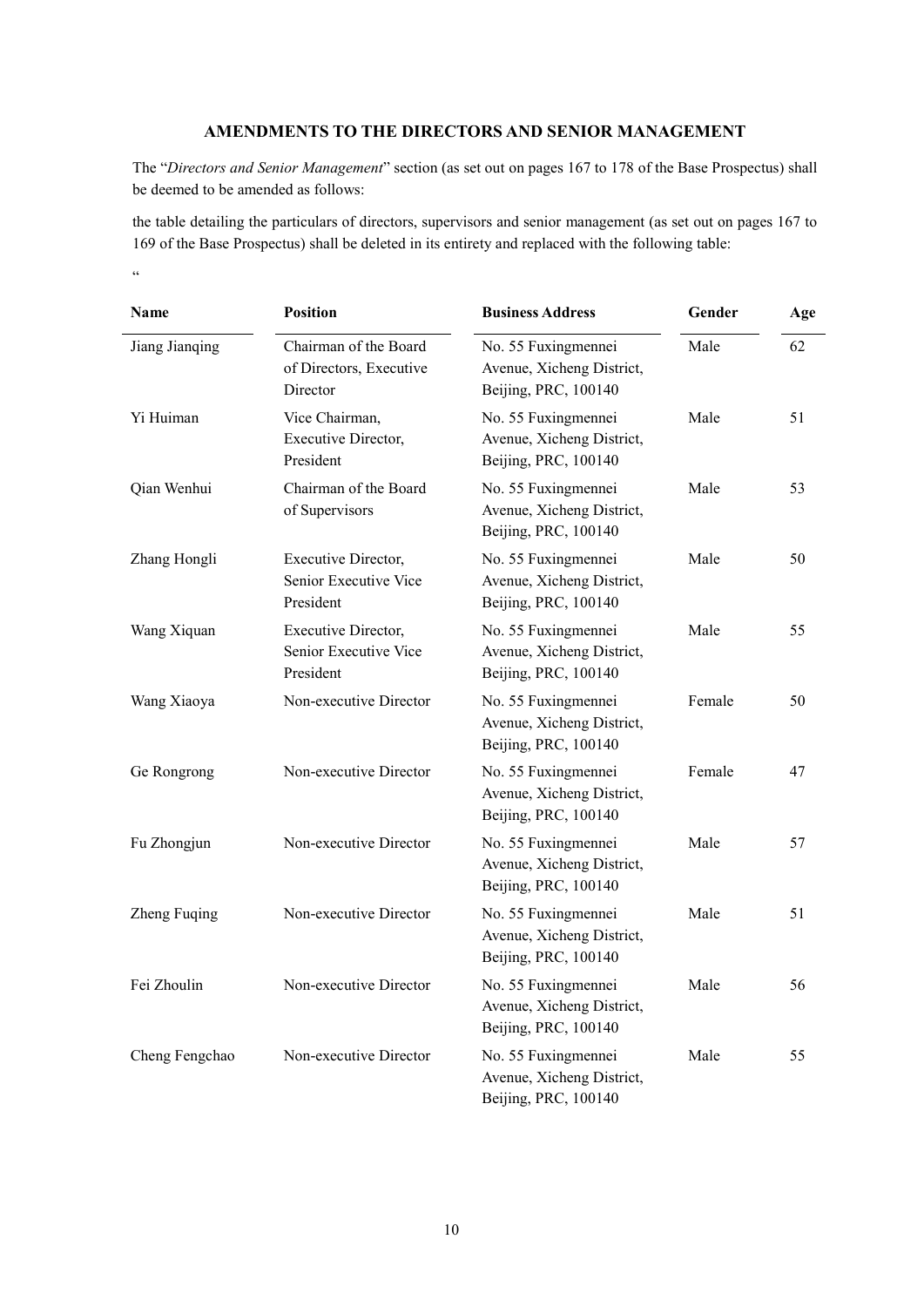| Name                               | <b>Position</b><br><b>Business Address</b> |                                                                          | Gender | Age |
|------------------------------------|--------------------------------------------|--------------------------------------------------------------------------|--------|-----|
| Malcolm<br>Christopher<br>McCarthy | Independent Non-<br>executive Director     | No. 55 Fuxingmennei<br>Avenue, Xicheng District,<br>Beijing, PRC, 100140 | Male   | 70  |
| <b>Kenneth Patrick</b><br>Chung    | Independent Non-<br>executive Director     | No. 55 Fuxingmennei<br>Avenue, Xicheng District,<br>Beijing, PRC, 100140 | Male   | 57  |
| Or Ching Fai                       | Independent Non-<br>executive Director     | No. 55 Fuxingmennei<br>Avenue, Xicheng District,<br>Beijing, PRC, 100140 | Male   | 65  |
| Hong Yongmiao                      | Independent Non-<br>executive Director     | No. 55 Fuxingmennei<br>Avenue, Xicheng District,<br>Beijing, PRC, 100140 | Male   | 51  |
| Yi Xiqun                           | Independent Non-<br>executive Director     | No. 55 Fuxingmennei<br>Avenue, Xicheng District,<br>Beijing, PRC, 100140 | Male   | 67  |
| <b>Anthony Francis</b><br>Neoh     | Independent Non-<br>executive Director     | No. 55 Fuxingmennei<br>Avenue, Xicheng District,<br>Beijing, PRC, 100140 | Male   | 68  |
| Wang Chixi                         | Shareholder Supervisor                     | No. 55 Fuxingmennei<br>Avenue, Xicheng District,<br>Beijing, PRC, 100140 | Female | 59  |
| Dong Juan                          | <b>External Supervisor</b>                 | No. 55 Fuxingmennei<br>Avenue, Xicheng District,<br>Beijing, PRC, 100140 | Female | 62  |
| Zhang Wei                          | <b>Employee Supervisor</b>                 | No. 55 Fuxingmennei<br>Avenue, Xicheng District,<br>Beijing, PRC, 100140 | Male   | 53  |
| Hui Ping                           | <b>Employee Supervisor</b>                 | No. 55 Fuxingmennei<br>Avenue, Xicheng District,<br>Beijing, PRC, 100140 | Male   | 55  |
| Qu Qiang                           | <b>External Supervisor</b>                 | No. 55 Fuxingmennei<br>Avenue, Xicheng District,<br>Beijing, PRC, 100140 | Male   | 50  |
| Gu Shu                             | Senior Executive Vice<br>President         | No. 55 Fuxingmennei<br>Avenue, Xicheng District,<br>Beijing, PRC, 100140 | Male   | 47  |
| Hu Hao                             | Senior Executive Vice<br>President         | No. 55 Fuxingmennei<br>Avenue, Xicheng District,<br>Beijing, PRC, 100140 | Male   | 53  |
| Wang Jingdong                      | Senior Executive Vice<br>President         | No. 55 Fuxingmennei<br>Avenue, Xicheng District,<br>Beijing, PRC, 100140 | Male   | 52  |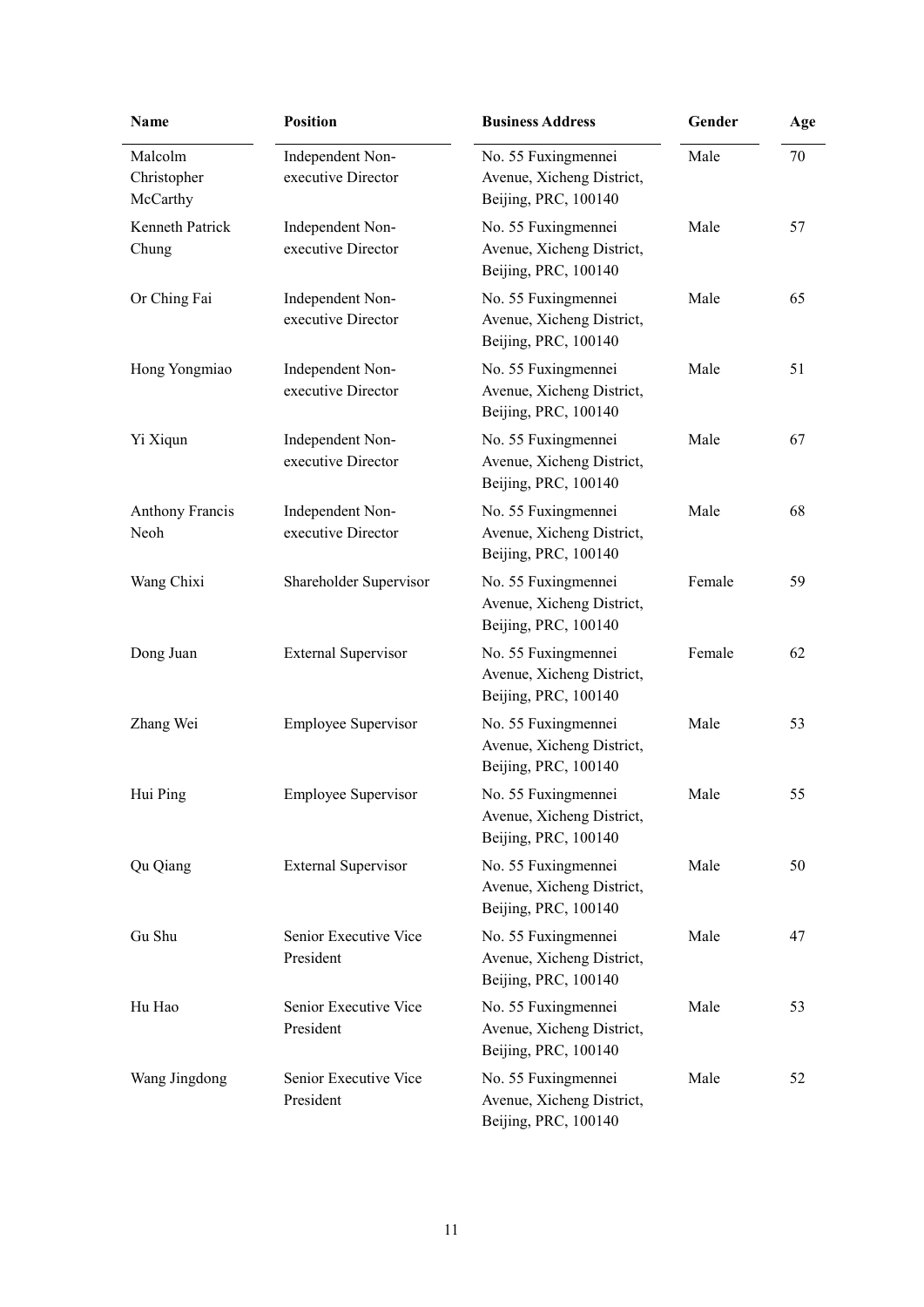| <b>Name</b>  | <b>Position</b>    | <b>Business Address</b>                                                  | Gender | Age |
|--------------|--------------------|--------------------------------------------------------------------------|--------|-----|
| Wei Guoxiong | Chief Risk Officer | No. 55 Fuxingmennei<br>Avenue, Xicheng District,<br>Beijing, PRC, 100140 | Male   | 59  |

the sub-section entitled "*Biographies of Directors, Supervisors and Senior Management*" (as set out on pages 169 to 175 of the Base Prospectus) shall be deleted in its entirety and replaced with the following:

";

# **Jiang Jianqing, Chairman, Executive Director**

Mr. Jiang has served as Chairman of the Board of Directors and Executive Director of the Bank since October 2005. He joined the Bank in 1984 and was appointed President in February 2000. Mr. Jiang previously served in several positions including Deputy Head of ICBC Shanghai Branch, President of Shanghai Urban Cooperation Commercial Bank (now known as Bank of Shanghai), Head of ICBC Shanghai Branch and Senior Executive Vice President of the Bank. At present, he is concurrently Vice Chairman of China Society for Finance and Banking and a Tutor to PhD students of Shanghai Jiao Tong University. He graduated from Shanghai University of Finance and Economics and Shanghai Jiao Tong University and received a Master's degree in Engineering and a Doctorate degree in Management from Shanghai Jiao Tong University.

# **Yi Huiman, Vice Chairman, Executive Director, President**

Mr. Yi has served as Vice Chairman and Executive Director of the Bank since July 2013 and has served as President of the Bank since May 2013. He joined the Bank in 1985 and has served as a member of senior management of the Bank since October 2005. He had previously served in several positions including Deputy Head of ICBC Zhejiang Branch, Head of ICBC Jiangsu Branch and ICBC Beijing Branch and Senior Executive Vice President of the Bank. He obtained a Master's degree in Executive Business Administration from Guanghua School of Management of Peking University.

#### **Qian Wenhui, Chairman of the Board of Supervisors**

Mr. Qian has served as Vice President of the Shanghai Branch of China Construction Bank from November 1999 to October 2001. From October 2001 to March 2003, he served successively as Director of the General Office of the Asset and Liability Management Committee and Director of the System Reform Office and Vice President of the Shanghai Branch concurrently, of China Construction Bank. From March 2003 to October 2004, he served as General Manager of the Asset and Liability Management Department and Director of the Restructuring Office concurrently, of China Construction Bank. From October 2004 to August 2007, Mr. Qian served as Vice President of Bank of Communications, during which, from July 2005 to November 2006 he served concurrently as President of the Shanghai Branch of Bank of Communications. From August 2007 to February 2015, he served as the Executive Director and Vice President of Bank of Communications. From May 2010 to December 2013 he served concurrently as the Chairman of BoCommLife Insurance Company Limited, and from June 2010 to February 2015, he served concurrently as the Chairman of Bank of Communications Schroder Fund Management Co., Ltd. Mr. Qian graduated from Shanghai University of Finance and Economics in 1998 with a Master's degree in Business Administration. He is a senior economist.

# **Zhang Hongli, Executive Director, Senior Executive Vice President**

Mr. Zhang has served as Senior Executive Vice President of the Bank since May 2010. Previously, he had served as a member of the Global Banking Management Committee and as Head of Asia-Pacific of Deutsche Bank Global Banking and Chairman of Deutsche Bank (China) Co., Ltd. since October 2004. He worked as Financial Manager at the headquarters of Hewlett-Packard starting in July 1991, a Director and Head of the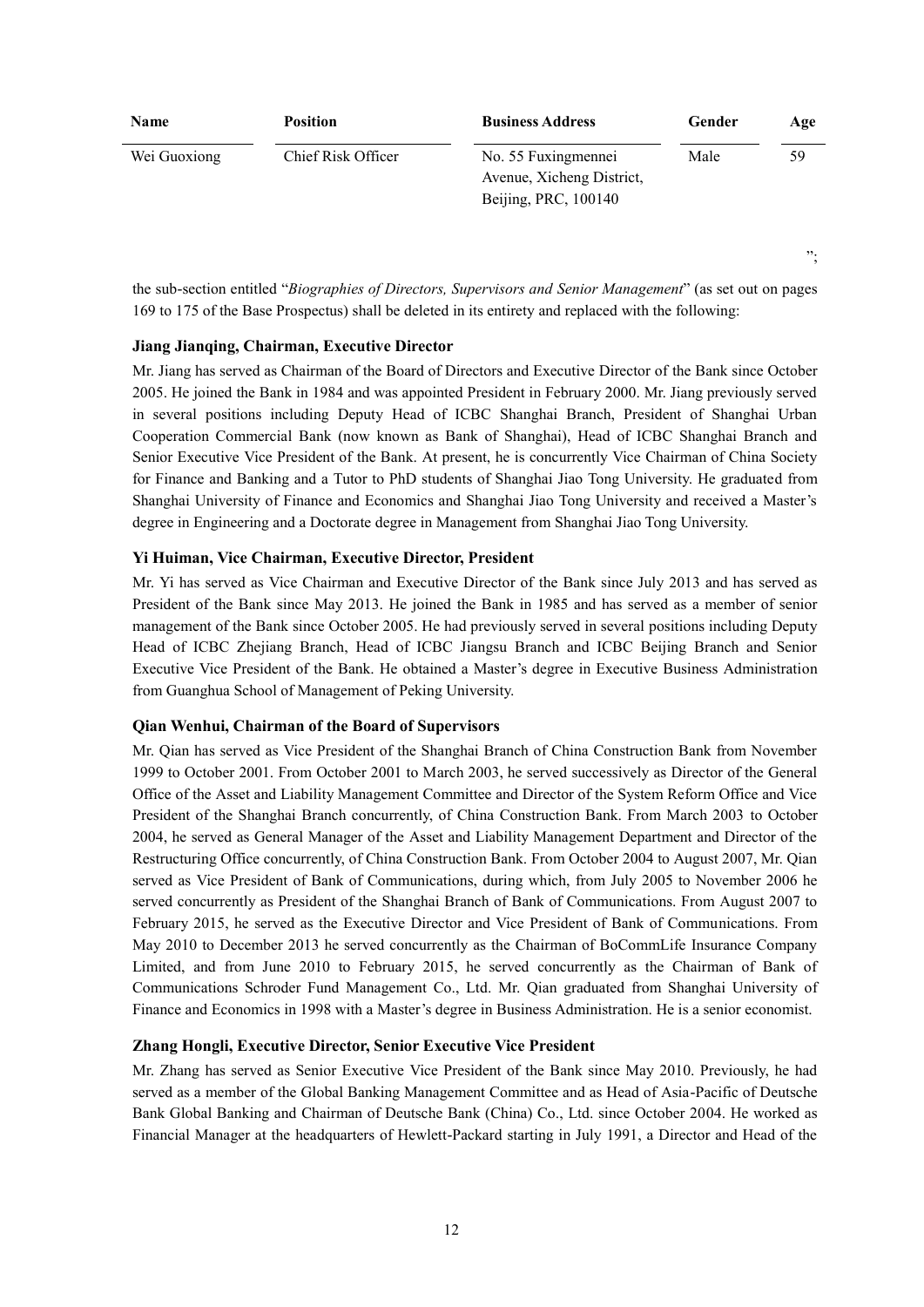China operations of Schroders PLC starting in July 1994, an Executive Director of Goldman Sachs Asia and the Chief Representative of Goldman Sachs (China) LLC Beijing Representative Office starting in June 1998 and Head of Deutsche Bank Investment Banking Greater China, Vice Chairman of Deutsche Bank Asia and Chairman of Deutsche Bank China from March 2001 to September 2004. He once served as Chairman of ICBC International Holdings Limited, Vice Chairman of Standard Bank Group Limited and Chairman of Industrial and Commercial Bank of China (USA) NA and Chairman of Industrial and Commercial Bank of China (Brazil) S.A. Mr. Zhang received a Bachelor's degree from Heilongjiang Bayi Agricultural University, a Master's degree in Genetics from the University of Alberta, a Master's degree in Business Administration from the Santa Clara University in California and a Doctorate degree in Management Science and Engineering from the Chinese Academy of Social Sciences.

# **Wang Xiquan, Executive Director, Senior Executive Vice President**

Mr. Wang has served as Senior Executive Vice President of the Bank since September 2012. He joined the Bank in 1985 and has served as a member of senior management of the Bank since April 2010. He previously served in several positions at the Bank, including Head of Yangquan Branch in Shanxi Province, Deputy Head of Hebei Branch, General Manager of the Asset Risk Management Department, Director-General of the Internal Audit Bureau and General Manager of the Human Resources Department of Head Office. He graduated from Nanjing University and received a Doctorate degree in Management.

#### **Wang Xiaoya, Non-executive Director**

Ms. Wang has served as Non-executive Director of the Bank since January 2012. She joined Central Huijin Investment Ltd. in 2012. She previously taught at Central China Normal University, where she served as Assistant Lecturer and Lecturer. She joined the Research Bureau of the PBOC in 1997, where she served as Deputy Chief of Division, Chief of Division and Deputy Director and served as Deputy Mayor of Tongliao City in Inner Mongolia Autonomous Region at the same time. Ms. Wang graduated from the Graduate School of Chinese Academy of Social Sciences and received a Doctorate degree in Economics. Ms. Wang also received a Bachelor of Law degree and a Master of Economics degree from the Political and Education Faculty and Economics Faculty of Central China Normal University. Ms. Wang is a researcher and is currently a member of the Post-Doctoral Academic Committee and a Post-Doctoral Co-mentor at the Research Institute of Finance of the PBOC.

#### **Ge Rongrong, Non-executive Director**

Ms. Ge has served as Non-executive Director of the Bank since January 2012. She has worked at Huijin since 2005 and had served as Deputy Officer and Officer of the Construction Bank Share Management Division of the Banking Department at Huijin and an Employee Supervisor of Huijin. Ms. Ge previously served as Lecturer at the Economics Management College of Beijing University of Industry in 1994 and subsequently served as Assistant Researcher at China Eagle Securities Company and a staff member of the Department of Public Offering and Supervision at the CSRC. Ms. Ge graduated from China University of Technology and received a Doctorate degree in Management. Ms. Ge also received a Bachelor's degree in Engineering from Zhejiang University and a Master's degree in Economics from Beijing Normal University. She is a senior economist.

#### **Fu Zhongjun, Non-executive Director**

Mr. Fu has served as Non-executive Director of the Bank since December 2013. He joined the MOF in 1983 and once served as Secretary of Organisational Communist Youth League of the MOF, Deputy Chief and Chief of the Business and Finance Department, Finance Supervision Department and Inspection and Supervision Department of the MOF, Vice Ombudsman of Shanghai Finance Ombudsman Office of the MOF, Vice Ombudsman (person-in-charge) of Anhui Finance Ombudsman Office of the MOF and Associate Counsel and Counsel of Beijing Finance Ombudsman Office of the MOF. He served as Non-executive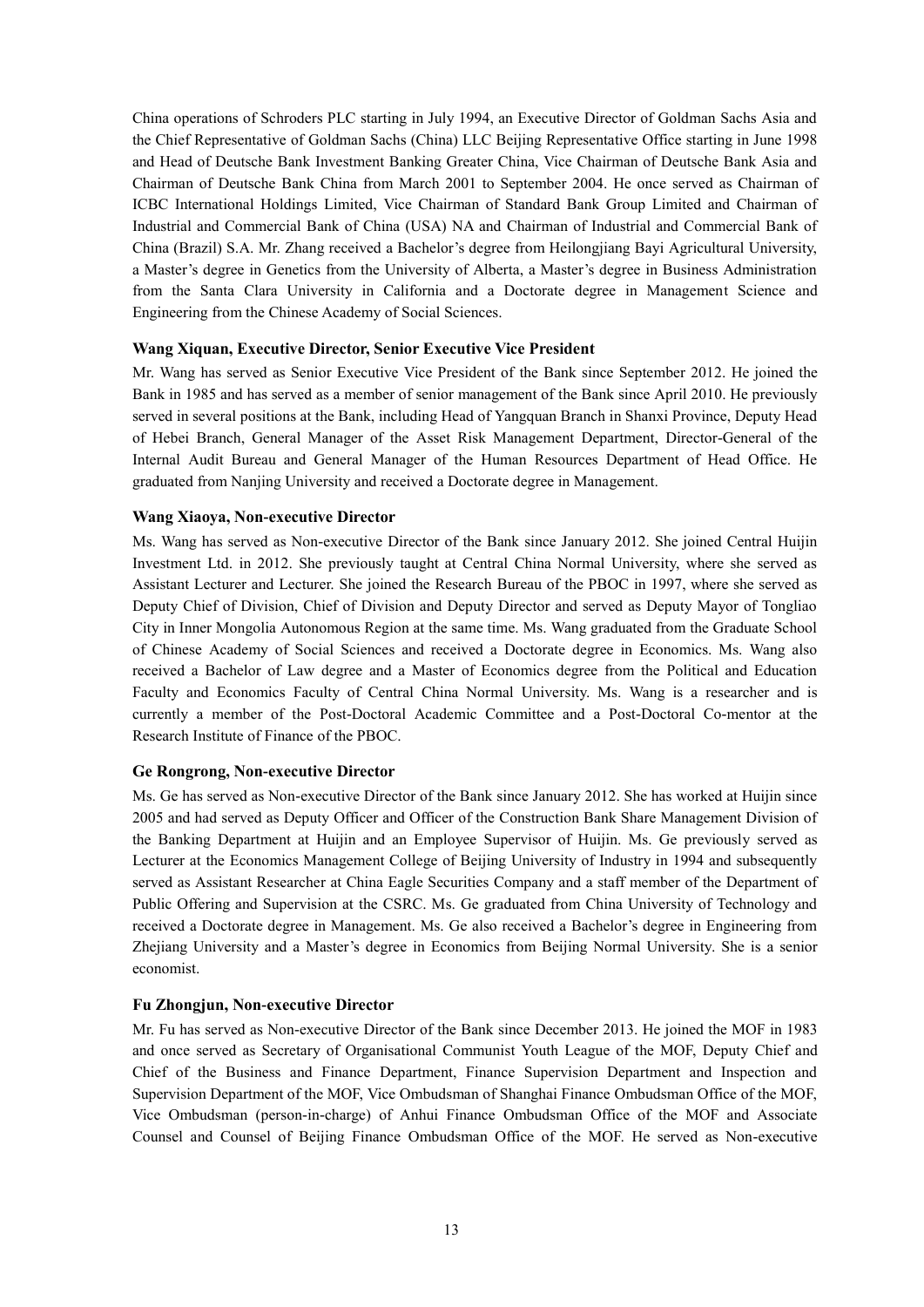Director of the Bank and China Everbright Industry Group Limited. He graduated from Sichuan University and obtained a Bachelor's degree in Philosophy.

# **Zheng Fuqing, Non-executive Director**

Mr. Zheng has served as Non-executive Director of the Bank since February 2015. Previously, Mr. Zheng served as Deputy Director of the Finance Division of Shanxi Institute of Occupational Disease Prevention and Control, Leader of the Administrative Team of the Central Unit Division of the Department of Finance of Shanxi Province commissioned by the Ministry of Finance, Chief Staff Member, Deputy Director and Director of the General Office of the Commissioners' Office in Shanxi Province commissioned by the Ministry of Finance and a Party Member, Assistant to Commissioner and Deputy Inspector of the Party Group of the Commissioners' Office in Shanxi Province commissioned by the Ministry of Finance. Mr. Zheng graduated from the Graduate School of the Party School of the Central Committee of the Communist Party of China with a major in legal theory. He is also an economist.

# **Fei Zhoulin, Non-executive Director**

Mr. Fei has served as Non-executive Director of the Bank since March 2015. In addition, he serves as the Party Secretary and the Ombudsman of the Party Group of the Commissioners' Office in Ningxia commissioned by the Ministry of Finance. Previously, Mr. Fei served as Vice Director of the General Office of Director of Second Operation Office of the Commissioners' Office in Shaanxi Province commissioned by the Ministry of Finance and a Party Member, Assistant to the Commissioner and Deputy Ombudsman of the Party Group of the Commissioners' Office in Shaanxi Province commissioned by the Ministry of Finance. He graduated from the School of Correspondence of the Party School of the Central Committee of the Communist Party of China with a major in economic management.

# **Cheng Fengchao, Non-executive Director**

Mr. Cheng has served as Non-executive Director of the Bank since March 2015. He joined Central Huijin Investment Ltd. in 2009, and served as Deputy Director of Finance Bureau of Pingquan County in Hebei Province, Deputy Director of Finance Office of Hebei Province, Head of Hebei Certified Public Accountants, Vice Chairman and Secretary of Hebei Institute of Certified Public Accountants, Deputy General Manager of Shijiazhuang Office, General Manager of Evaluation Management Department, General Manager of Tianjin Office and General Manager of Development Research Department of China Great Wall Asset Management Corporation, and a Non-executive Director of Agricultural Bank of China Limited. Currently, he also acts as guest professor of Peking University HSBC Business School, tutor to PhD students of Hunan University, graduate supervisor for Graduate School of Chinese Academy of Social Sciences, Central University of Finance and Economics and Capital University of Economics and Business, and member of the Expert Advisory Committee for Mergers, Acquisitions and Restructurings of CSRC. He obtained Doctorate degree in management from Hunan University. He is a senior accountant, PRC Certified Public Accountant and China's Certified Public Valuer.

# **Malcolm Christopher McCarthy, Independent Non-executive Director**

Sir Malcolm Christopher McCarthy has served as Independent Non-executive Director of the Bank since December 2009. He worked first as an economist for ICI before joining the UK Department of Trade and Industry, where he held various posts from economic adviser to undersecretary. He subsequently worked as a senior executive of Barclays Bank, first in Japan and then North America. He served as Chairman and Chief Executive of the Office of Gas and Electricity Markets, Chairman of the Financial Services Authority, a Nonexecutive Director of HM Treasury, Chairman of the Board of Directors of J.C. Flowers & Co. UK Ltd, a Non-executive Director of NIBC Holding N.V and NIBC Bank N.V and a Non-executive Director of OneSavings Bank plc. Currently Sir Malcolm Christopher McCarthy serves as a Non-executive Director of Intercontinental Exchange and Castle Trust Capital plc, a Trustee of the Said Business School of the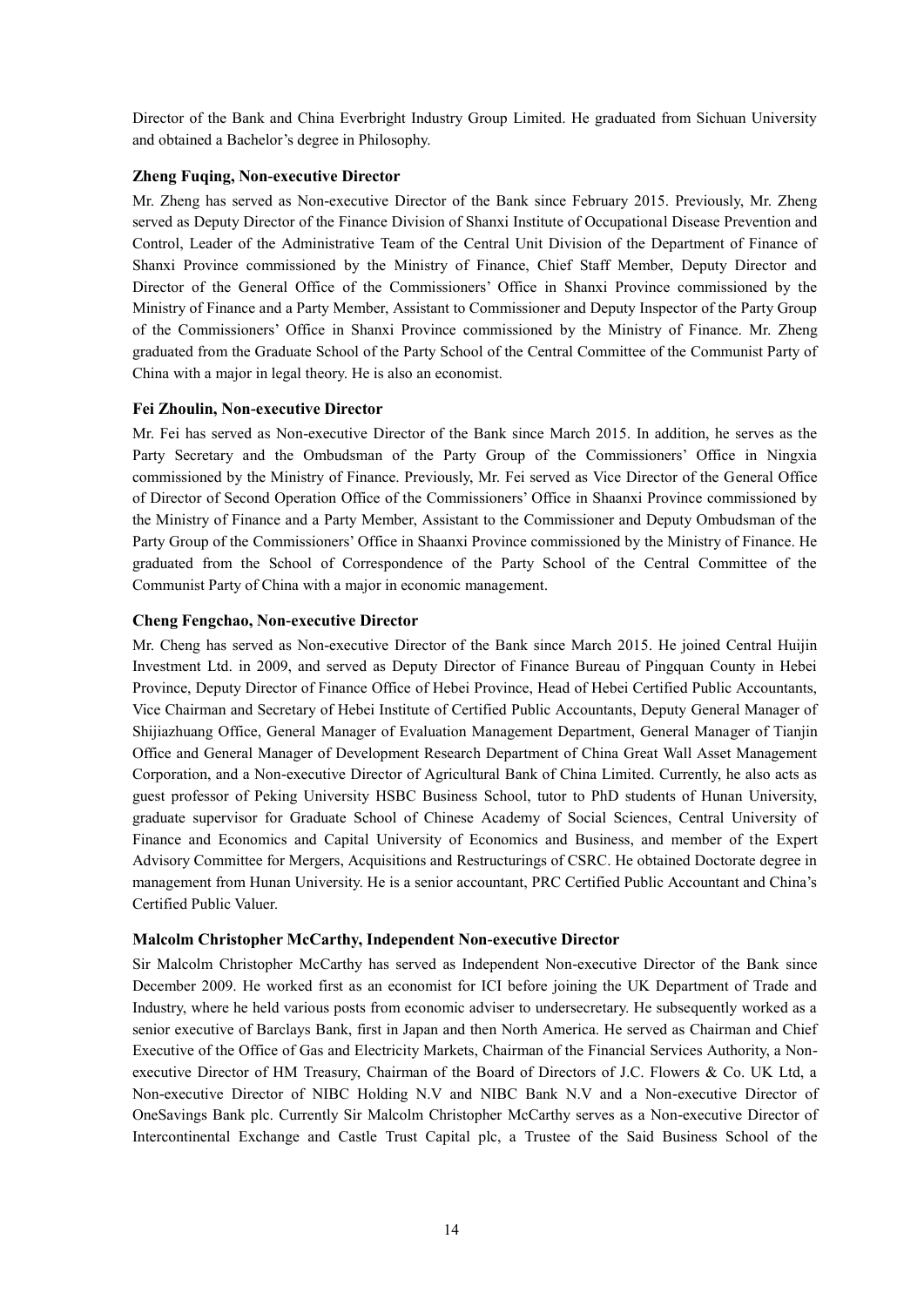University of Oxford and IFRS Foundation and Chairman in the United Kingdom of Promontory Financial Group. He is an Honorary Fellow of Merton College, an Honorary Doctorate of the University of Stirling and the Cass Business School and a Freeman of the City of London. He has a Master's degree in History from Merton College of the University of Oxford, a Doctorate degree in Economics from Stirling University and a Master's degree from the Graduate School of Business of Stanford University.

## **Kenneth Patrick Chung, Independent Non-executive Director**

Mr. Chung has served as Independent Non-executive Director of the Bank since December 2009. Mr. Chung joined Deloitte Haskins and Sells London Office in 1980. He became a partner of PricewaterhouseCoopers in 1992 and has been a financial service specialist of PricewaterhouseCoopers (Hong Kong and China) since 1996. Previously, he was the human resources partner of PricewaterhouseCoopers (Hong Kong), the responsible partner of the audit department of PricewaterhouseCoopers (Hong Kong and China), the global lead partner of the audit engagement team for Bank of China Limited, the honorary treasurer of The Community Chest of Hong Kong and a member of the Ethics Committee, Limitation of Professional Liability Committee, Communications Committee and the Investigation Panel of the Hong Kong Society of Accountants. Mr. Chung has also served as the audit partner for the restructurings and initial public offerings of Bank of China Limited, Bank of China (Hong Kong) Limited and Bank of Communications Co. Ltd and as Chairman of the Audit Committee of Harvest Real Estate Investments (Cayman) Limited. Currently, Mr. Chung serves as the honorary treasurer of International Social Service Hong Kong Branch. He is a member of the Institute of Chartered Accountants in England and Wales, a member of the Hong Kong Institute of Certified Public Accountants and a member of the Macau Society of Certified Practising Accountants. Mr. Chung received a Bachelor's degree in Economics from the University of Durham.

# **Or Ching Fai, Independent Non-executive Director**

Mr. Or has served as Independent Non-executive Director of the Bank since May 2012. Mr. Or previously served as General Manager and a Director of The Hongkong and Shanghai Banking Corporation Limited, Chairman of HSBC Insurance Limited, Chief Executive and Vice Chairman of Hang Seng Bank Limited, Chairman of Hang Seng Insurance Company Limited and Hang Seng Bank (China) Limited, a Director of Cathay Pacific Airways Limited and a Director of Hutchison Whampoa Limited. He was Chairman of the Hong Kong Association of Banks, Vice President and a Council Member of the Hong Kong Institute of Bankers, Chairman of the Financial Services Advisory Committee and a member of the Services Promotion Programme Committee of the Hong Kong Trade Development Council, a member of the Risk Management Committee of the Hong Kong Exchanges and Clearing Limited, a member of the Aviation Development Advisory Committee, Chairman of the Executive and Campaign Committee of the Community Chest of Hong Kong, Acting Chairman of the Council of City University of Hong Kong, a Council Member of The University of Hong Kong and an Adviser of the Employers' Federation of Hong Kong. Mr. Or currently acts as Chairman, CEO and Executive Director of China Strategic Holdings Limited, Chairman and Independent Non-executive Director of Esprit Holdings Limited, Vice Chairman and an Independent Non-executive Director of G-Resources Group Limited, an Independent Non-executive Director of Chow Tai Fook Jewellery Group Limited and Television Broadcasts Limited and a Vice Patron of the Board of the Community Chest of Hong Kong. Mr. Or graduated from The University of Hong Kong with a Bachelor's degree in Economics and Psychology. He was awarded a Silver Bauhinia Star from the Hong Kong Special Administrative Region and Honorary University Fellowships from The University of Hong Kong in 2009. He is a Justice of the Peace.

#### **Hong Yongmiao, Independent Non-executive Director**

Mr. Hong has served as Independent Non-executive Director of the Bank since August 2012. Mr. Hong was previously in charge of the National Science Fund for Distinguished Overseas Young Scholars supported by the National Natural Science Foundation of China and has acted as President of the Chinese Economists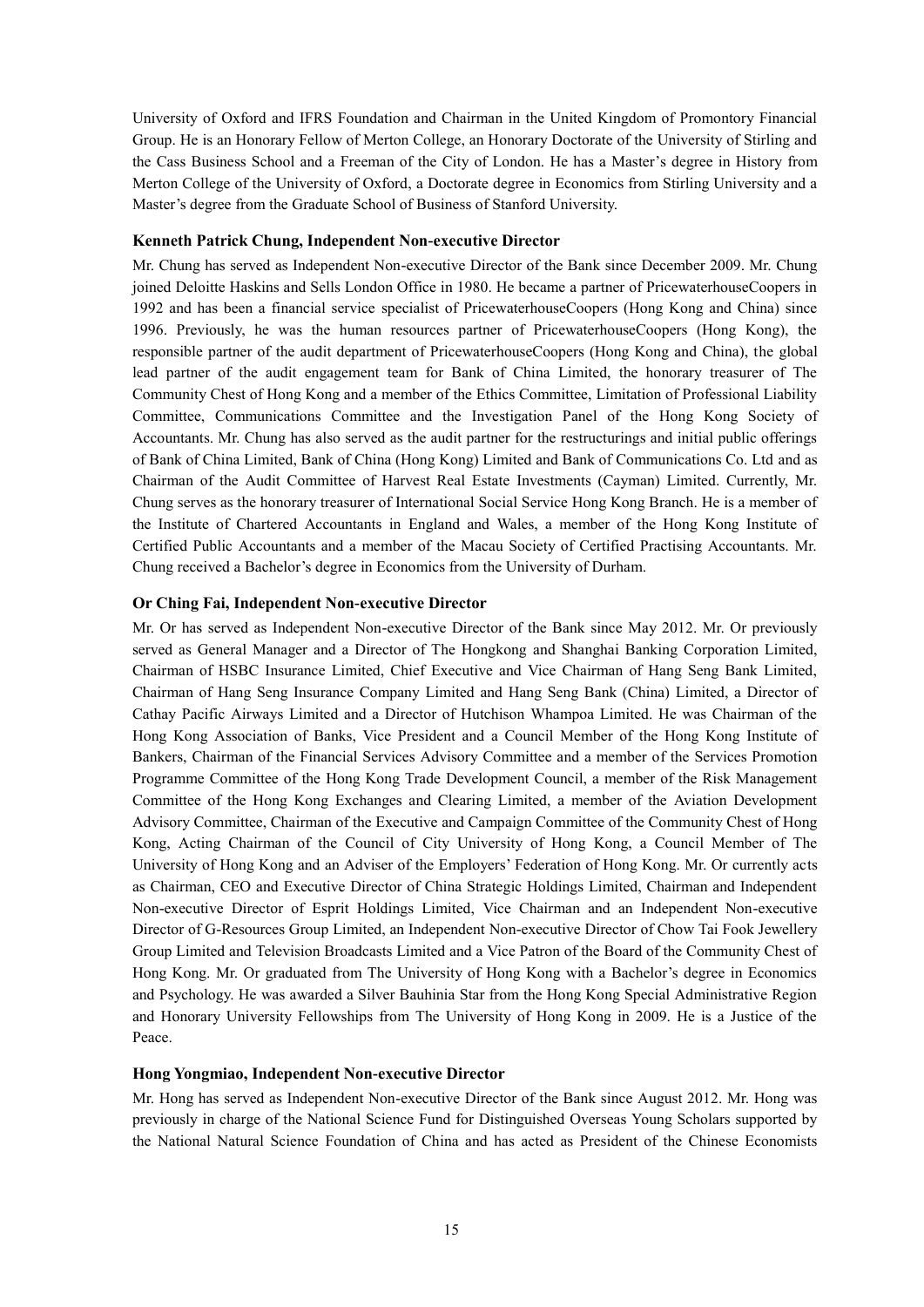Society in North America and as editor for journals such as the Journal of Econometrics and Econometric Theory. He is currently a Professor of Economics and International Studies at Cornell University in the United States and Dean of the School of Economics and the Wang Yanan Institute for Studies in Economics at Xiamen University. He has been enrolled as one of the first participants of the "Thousand Talents Plan" and serves as a lecture professor of the "Changjiang Scholars" launched by the Ministry of Education and a parttime professor in some scientific and research institutions and colleges, including Tsinghua University, Chinese Academy of Sciences and Shandong University. He is also a committee member of the Academic Board of the Economic Research Journal of the Chinese Academy of Social Sciences and China Economic Quarterly published by Peking University. Mr. Hong graduated from Xiamen University with a Bachelor of Science degree and a Master's degree in Economics and obtained his Doctorate degree in Economics from the University of California San Diego.

#### **Yi Xiqun, Independent Non-executive Director**

Mr. Yi has served as Independent Non-executive Director of the Bank since December 2013. He has served as Deputy General Manager of Beijing Second Light Industry Company, Deputy Director of Beijing Municipal Restructuring Economic System Office, Head of Xicheng District of Beijing, Assistant to the Mayor of Beijing and concurrently Director of the Foreign Economy and Trade Committee, Director of the Administrative Committee of Beijing Economic and Technological Development Zone, a member of the Chinese People's Political Consultative Committee Beijing Committee and Chairman of the Board of Directors of Beijing Holdings Limited. He had been Chairman of the Board of Directors of Beijing Enterprises Holdings Limited, Chairman of the Board of Directors of Beijing Enterprises Holdings Group Company Limited, Chairman of the Board of Directors of Beijing Private Equity Investment & Development Fund Management Co., Ltd., Chairman of Bowei Capital and an Independent Non-executive Director of China Merchants Bank. He concurrently acts as Vice President of China Association of Private Equity, Vice President and the first alternate Chairman of Beijing Association of Private Equity, an Independent Nonexecutive Director of SOHO China Ltd., Zheshang Jinhui Trust Co., Ltd. and Asian Capital (Corporate Finance) Limited, President of Capital Enterprises Association, Vice President of China Association for the Promotion of Industrial Development and a member of Zhong Guancun Advisory Committee. He graduated from Tsinghua University and obtained a Master's degree in Economics Management Engineering.

#### **Anthony Francis Neoh, Independent Non-executive Director**

Mr. Neoh has served as Independent Non-executive Director of the Bank since April 2015. He currently serves as a member of the International Consultation Committee of the China Securities Regulatory Commission and an Independent Non-executive Director of China Life Insurance Company Limited. He previously served as Chief Advisor to the CSRC, a member of the Basic Law Committee of the Hong Kong Special Administrative Region under the Standing Committee of the National People's Congress of People's Republic of China, Chairman of the Hong Kong Securities and Futures Commission, Chairman of the Technical Committee of the International Organisation of Securities Commissions, a Non-executive Director of Global Digital Creations Holdings Limited, an Independent Non-executive Director of the Link Management Limited, Manager of Link Real Estate Investment Trust, an Independent Non-executive Director of China Shenhua Energy Company Limited and an Independent Non-executive Director of Bank of China Limited. Mr. Neoh was appointed as Queen's Counsel (now retitled as Senior Counsel) in Hong Kong in 1990. He graduated from the University of London with a bachelor's degree in Law. He is a barrister of England and Wales, was admitted to the State Bar of California and was conferred the honorary degree of Doctor of Laws from the Chinese University of Hong Kong and Open University of Hong Kong. He was elected Honorary Fellow of the Hong Kong Securities Institute and Academician of the International Euro-Asian Academy of Sciences as well.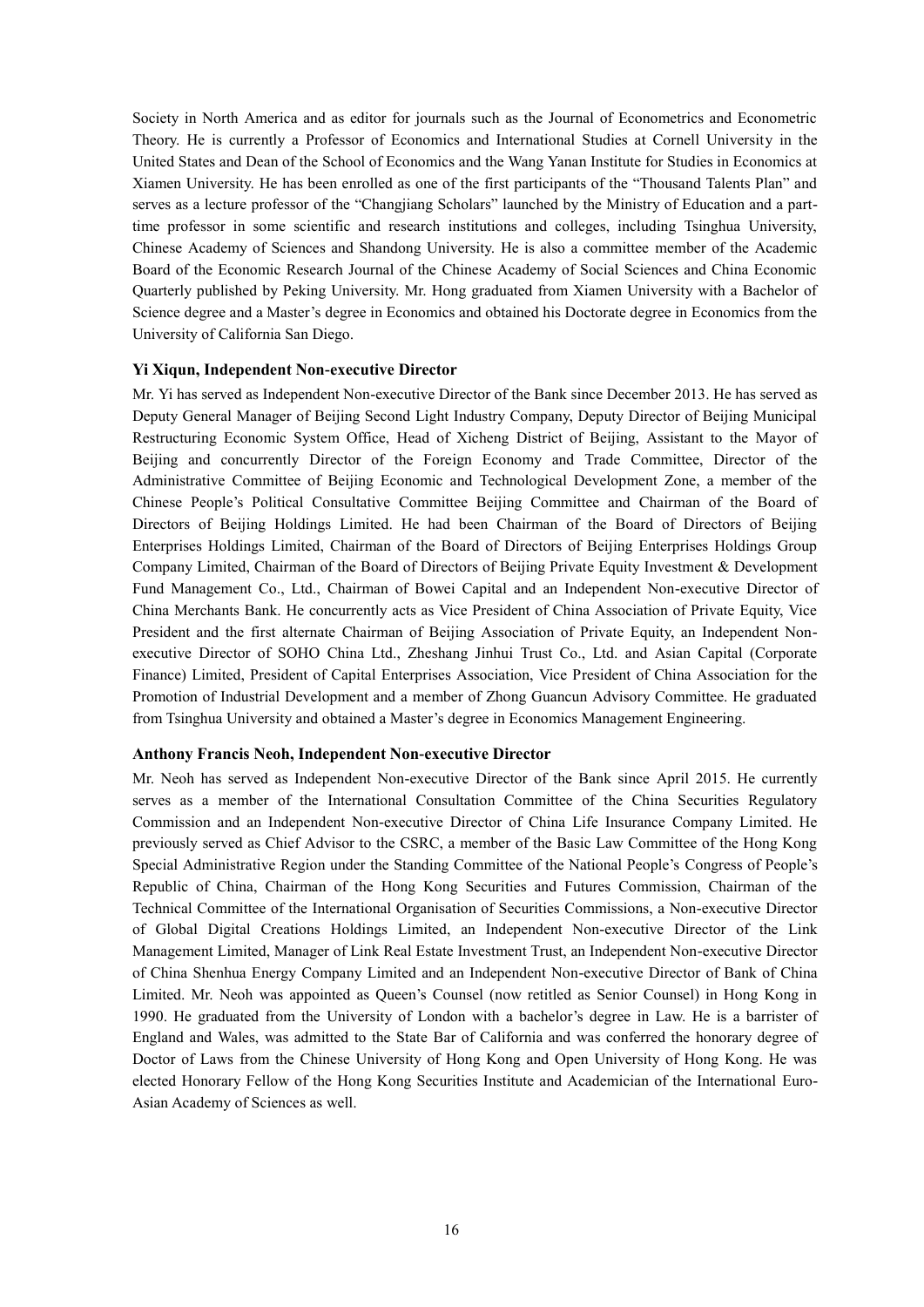## **Wang Chixi, Shareholder Supervisor**

Ms. Wang has served as Shareholder Supervisor of the Bank since October 2005. In 2003, she was appointed as full-time Supervisor (at the rank of Director-General) and General Manager of the Board of Supervisors' Office of the Bank as designated by the State Council. She joined the Bank in 2005. She had taken several positions including Deputy Director-General of the Financial Audit Department of the National Audit Office and Deputy Director-General of the Agricultural, Forestry and Sea Products Audit Bureau of the National Audit Office and was appointed as full-time Supervisor (at the rank of Director-General) and General Manager of the Board of Supervisors' Office of Agricultural Bank of China as designated by the State Council. She graduated from Shenyang Agricultural College and is a PRC Certified Public Accountant (as a non-practising member).

# **Dong Juan, External Supervisor**

Ms. Dong has served as External Supervisor of the Bank since May 2009. She is currently Chairperson of the Board of Directors of Grandchina International Consulting Co., Ltd. and an external supervisor of China Cinda Asset Management Corporation. She previously served as Deputy Chief and Chief of the Foreign Trade Division of the Commerce and Trade Department of the MOF, Director-General of the Enterprise Affairs Department of the State-owned Assets Supervision and Administration Commission, Director-General of the Evaluation Department of the MOF and an Independent Non-executive Director of Shanghai Qiangsheng Holding Co., Ltd., Baocheng Investment Co., Ltd. and Sinotex Investment & Development Co., Ltd. Ms. Dong graduated from Shanxi Finance and Economics Institute and from Dongbei University of Finance and Economics with a Master's degree in Economics. Ms. Dong is also a PRC Certified Public Accountant (as a non-practising member).

# **Qu Qiang, External Supervisor**

Mr. Qu has served as External Supervisor of the Bank since December 2015. He is currently serving as a professor at the Renmin University of China, a doctoral advisor, a director of the China Financial Policy Research Centre, a deputy director of Financial and Securities Institute, a councillor of the China Society for Finance and Banking, a member of the China Finance 40 Forum Executive Council and an external expert of China Development Bank. Since June 1998, Mr. Qu has served as an associate dean, dean, lecturer, associate professor and professor in the Department of Applied Finance, School of Finance, Renmin University of China. He is also currently serving as an independent non-executive director of Yongcheng Coal and Electricity Holdings Group Company Limited and Beijing China-Julong Automation Co., Ltd. Mr. Qu graduated in 1998 from Renmin University of China and received his Doctorate degree in Economics.

# **Zhang Wei, Employee Supervisor**

Mr. Zhang has served as Employee Supervisor of the Bank since August 2006. He joined the Bank in 1994 and has served as General Manager of the Legal Affairs Department since 2004. Currently he is also Vice Chairman of the Banking Law Research Institute, a Council Member of the China Legal Aid Foundation and Executive Vice Director of the Legal Works Committee of the China Banking Association. He graduated from Peking University with a Doctorate degree in Law and is a research fellow.

#### **Hui Ping, Employee Supervisor**

Mr. Hui joined the Bank in 1984, and he is currently the Deputy Secretary of the Party Discipline Committee of the Bank and Director of the Discipline Enforcement Department of the Bank. He served as Vice President and President of Shaanxi Branch of the Bank between April 1999 and January 2011, and General Manager of Internal Control and Compliance Department of the Bank between January 2011 and September 2015. He graduated from Xiamen University with a Doctorate degree in Finance and is a senior economist.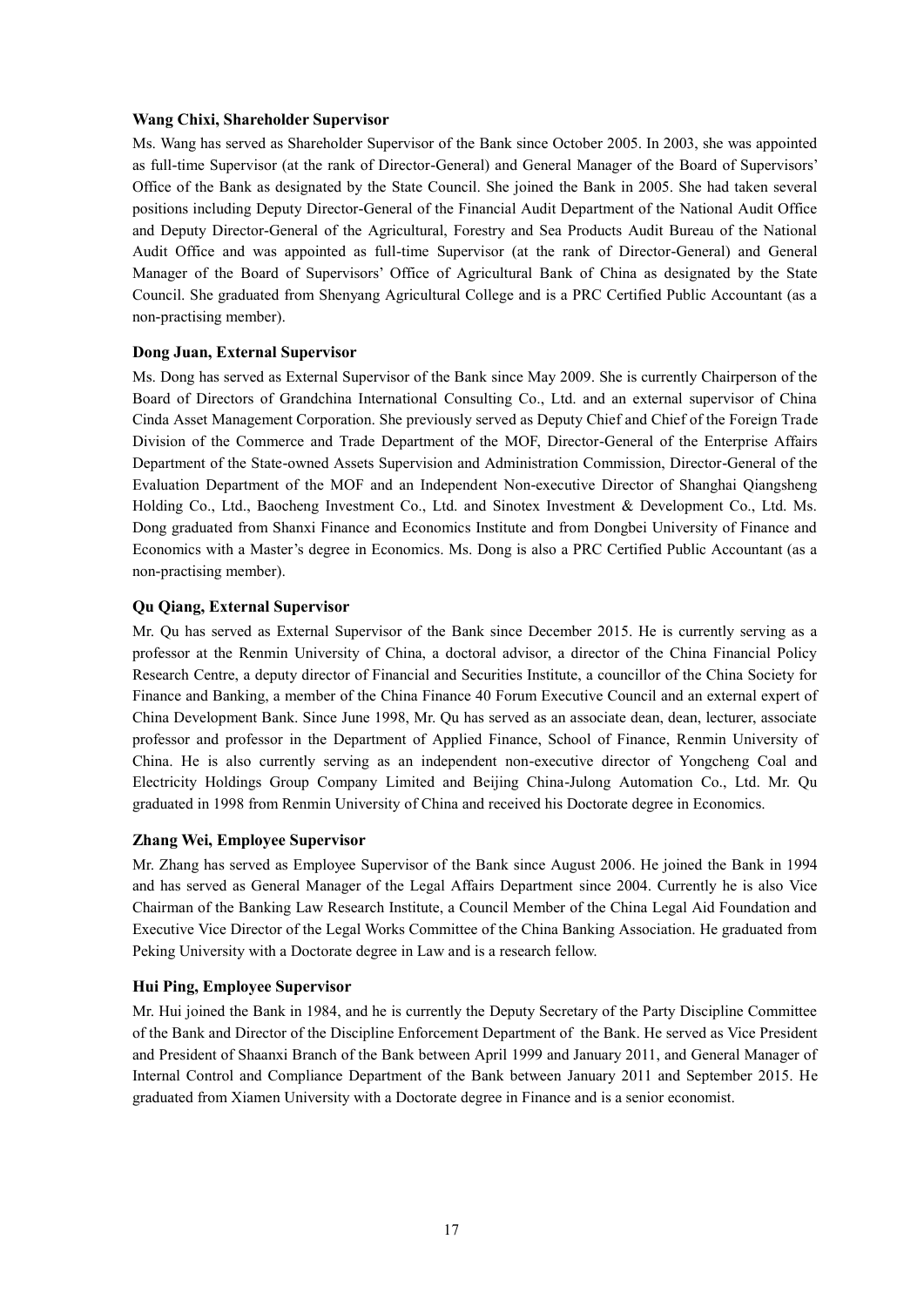#### **Gu Shu, Senior Executive Vice President**

Mr. Gu has served as Senior Executive Vice President of the Bank since October 2013. He joined the Bank in 1998 and served as Deputy General Manager of Accounting and Settlement Department, Deputy General Manager of the Planning and Finance Department, General Manager of Finance and Accounting Department, Board Secretary, General Manager of Corporate Strategy and Investor Relations Department and Head of Shandong Branch of ICBC. Mr. Gu obtained a Doctorate degree in Economics from Shanghai University of Finance and Economics, a Master's degree in Economics from Dongbei University of Finance and Economics and a Bachelor's degree in Engineering from Shanghai Jiaotong University. He is a senior accountant.

## **Hu Hao, Senior Executive Vice President**

On 30 October 2015, Mr. Hu was appointed as Senior Executive Vice President of Industrial and Commercial Bank of China Limited and his appointment was approved by the CBRC on 1 December 2015. Previously, Mr. Hu has served as Board Secretary of the Bank since December 2010. Mr. Hu joined the Bank in 1984, serving successively as Deputy General Manager of the Industrial and Commercial Credit Department, Deputy General Manager of the Credit Management Department, General Manager of the Institutional Banking Department and General Manager of the International Banking Department. He previously served as President of Chinese Mercantile Bank, Chairman of Industrial and Commercial Bank of China Luxembourg S.A., Deputy Director-General of Construction and Administration Bureau of South-to-North Water Diversion Middle Route Project, a Director of Taiping General Insurance Company Limited and Taiping Life Insurance Co., Ltd. and a Director of Xiamen International Bank. Currently, Mr. Hu is also General Manager of Corporate Strategy and Investor Relations Department of the Bank. Mr. Hu graduated from Hunan University and received a Doctorate degree in Economics from the Graduate School of the Chinese Academy of Social Sciences. He is a senior economist.

# **Wang Jingdong, Senior Executive Vice President**

Mr. Wang has served as Senior Executive Vice President of the Bank since December 2013. He joined China Development Bank in 1994 and served as Deputy Head of Harbin Branch, Deputy Director of the Human Resources Department of the Head Office, Head of Project Appraisal Department III of the Head Office, Head of Beijing Branch and Head of Human Resources Department of the Head Office of China Development Bank. He graduated from Huazhong Agricultural University and obtained a Bachelor's degree in Agronomy. He is a senior engineer.

#### **Wei Guoxiong, Chief Risk Officer**

Mr. Wei has served as Chief Risk Officer of the Bank since August 2006. He joined the Bank in 1987 and previously served in several positions at the Bank including Acting Head of Wenzhou Branch, Deputy Head of Zhejiang Branch and General Manager of the Industrial and Commercial Credit Department and the Credit Management Department of the Head Office. He graduated from Tianjin University of Finance and Economics and received a Master's degree in Economics. He is a research fellow.";

the sub-section entitled "*Board Committees*" (as set out on pages 176 to 178 of the Base Prospectus) shall be deleted in its entirety and replaced with the following:

#### "*Board Committees*

Our Board delegates certain responsibilities to various committees. In accordance with relevant PRC laws and regulations, we have formed strategy, audit, risk management, nomination and compensation committees and a related party transactions control committee.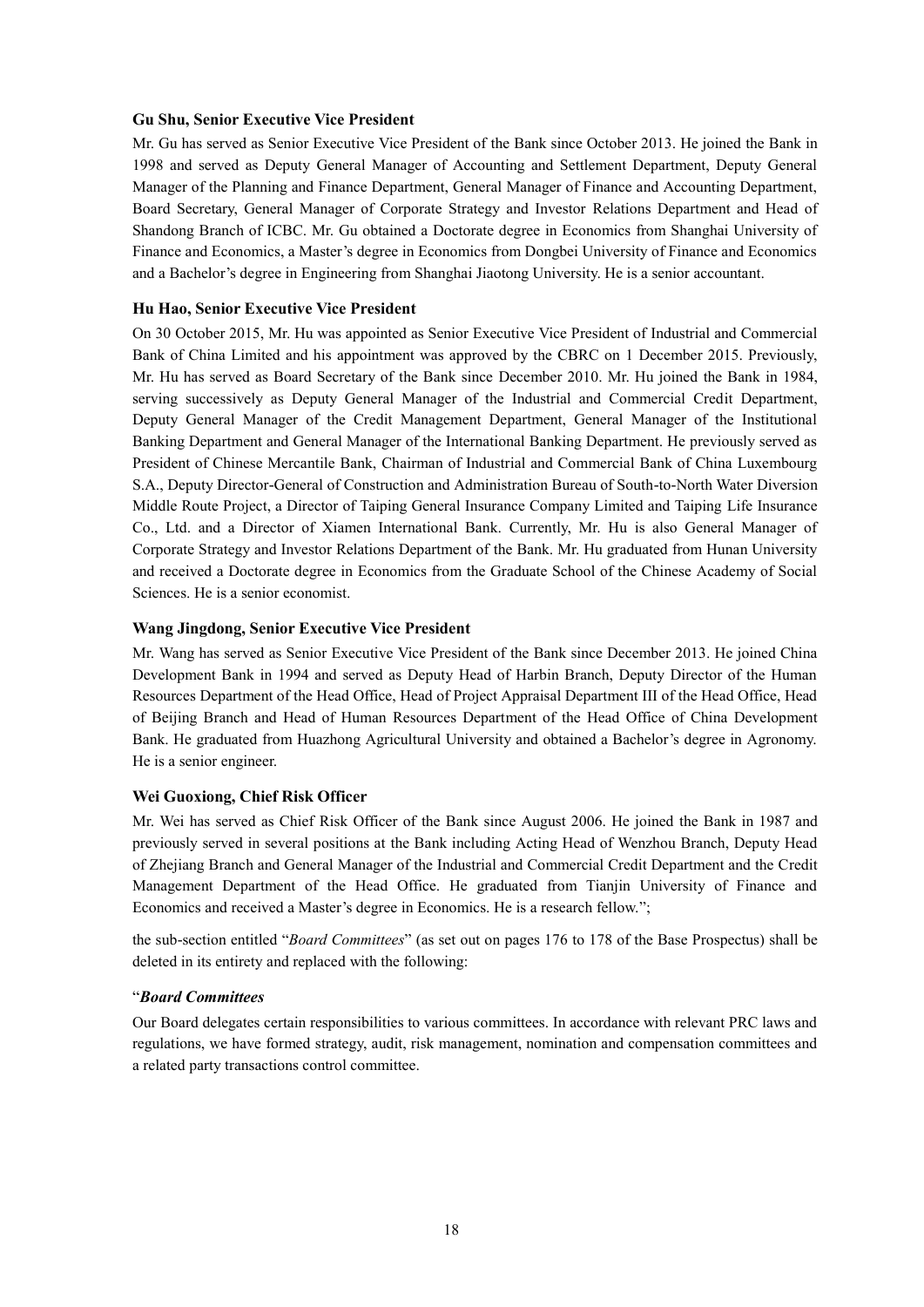#### *Strategy Committee*

The strategy committee is mainly responsible for considering our strategic development plan, business and institutional development plan, major investment and financing plan and other major matters critical to our development and for making recommendations to the Board and examining and assessing the soundness of our corporate governance framework to ensure financial reporting, risk management and internal control are compliant with our corporate governance criteria. Our strategy committee consists of nine directors, including Executive Directors Mr. Jiang Jianqing and Mr. Yi Huiman; Independent Non-executive Directors Sir Malcolm Christopher McCarthy, Mr. Or Ching Fai, Mr. Hong Yongmiao and Mr. Yi Xiqun; and Nonexecutive Directors Ms. Wang Xiaoya, Mr. Fu Zhongjun and Mr. Zheng Fuqing. The Chairman of the Board of Directors Mr. Jiang Jianqing and Independent Non-executive Director Sir Malcolm Christopher McCarthy are the chairman and vice chairman of the committee, respectively.

#### *Audit Committee*

The audit committee is mainly responsible for supervising, inspecting and evaluating internal control, financial information and internal audit and assessing mechanisms for our staff to report misconduct in the preparation of financial statements and internal controls to enable us to make independent and fair investigations and take appropriate actions. Our audit committee consists of seven directors, including Independent Non-executive Directors Mr. Kenneth Patrick Chung, Mr. Or Ching Fai, Mr. Hong Yongmiao, Mr. Yi Xiqun and Mr. Anthony Francis Neoh; and Non-executive Directors Mr. Fei Zhoulin and Mr. Cheng Fengchao. Independent Non-executive Director Mr. Or Ching Fai is the chairman of the committee.

#### *Risk Management Committee*

The risk management committee is primarily responsible for reviewing and revising our risk management strategies, policies, procedures and internal control processes. In addition, it is also responsible for supervising and evaluating the performance of senior management members and the risk management department in respect of risk management. Our risk management committee consists of nine directors, including Executive Director Mr. Zhang Hongli; Independent Non-executive Directors Sir Malcolm Christopher McCarthy, Mr. Kenneth Patrick Chung, Mr. Hong Yongmiao and Mr. Anthony Francis Neoh; and Non-executive Directors Ms. Ge Rongrong, Mr. Zheng Fuqing, Mr. Fei Zhoulin and Mr. Cheng Fengchao. Independent Non-executive Director Mr. Anthony Francis Neoh is the chairman of the committee.

#### *Nomination Committee*

The nomination committee is mainly responsible for making recommendations to the Board on candidates for director and senior management positions, nominating candidates for chairmen and members of special committees of the Board and formulating the standards and procedures for selection and appointment of directors and senior management members as well as the training and development plans for senior management members and key reserved talents. The nomination committee is also responsible for assessing the structure, size and composition of the Board on a yearly basis and making recommendations to the Board based on our development strategy. Our nomination committee consists of eight directors, including Executive Director Mr. Yi Huiman; Independent Non-executive Directors Sir Malcolm Christopher McCarthy, Mr. Or Ching Fai, Mr. Hong Yongmiao, Mr. Yi Xiqun and Mr. Anthony Francis Neoh; and Nonexecutive Directors Ms. Ge Rongrong and Mr. Fei Zhoulin. Independent Non-executive Director Mr. Hong Yongmiao is the chairman of the committee.

#### *Compensation Committee*

The compensation committee is mainly responsible for formulating assessment measures on the performance of duties for directors, organising the assessment of the performance of duties of directors, putting forth proposals on remuneration distribution for directors, putting forth proposals on remuneration distribution for supervisors based on the performance assessment of supervisors carried out by the board of supervisors,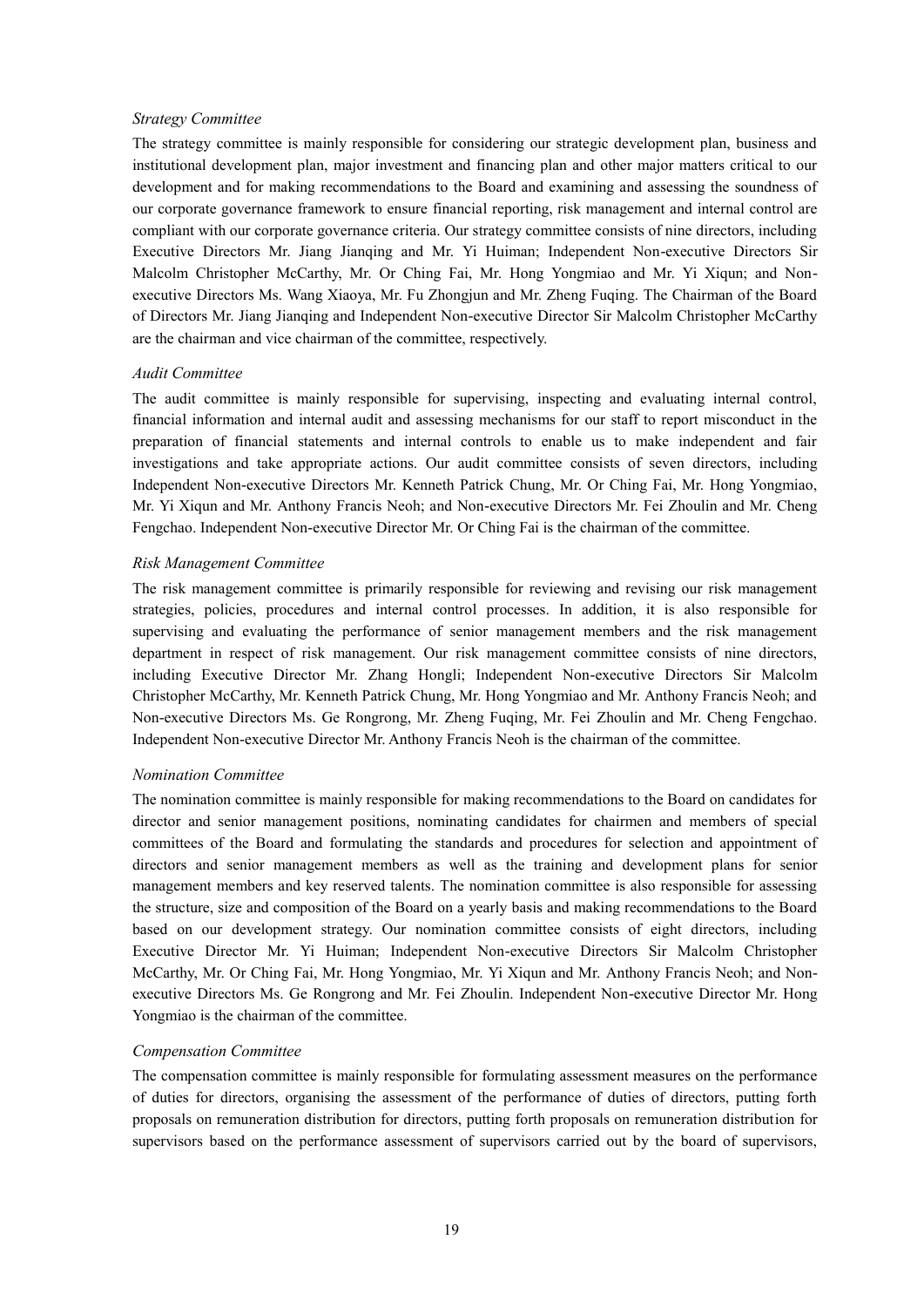formulating and reviewing the assessment measures and compensation plans for senior management members and evaluating the performance and behaviours of senior management members. Our compensation committee consists of eight directors, including Executive Director Mr. Yi Huiman; Independent Nonexecutive Directors Mr. Or Ching Fai, Sir Malcolm Christopher McCarthy, Mr. Kenneth Patrick Chung, Mr. Yi Xiqun and Mr. Anthony Francis Neoh; and Non-executive Directors Ms. Wang Xiaoya and Mr. Fu Zhongjun. Independent Non-executive Director Mr. Yi Xiqun is the chairman of the committee.

#### *Related Party Transactions Control Committee*

We established our related party transactions control committee in accordance with applicable PRC laws, regulations and rules. The related party transactions control committee is mainly responsible for identifying related parties, reviewing major related party transactions, receiving related party transaction statistics and reporting information of general related party transactions. Our related party transactions control committee consists of five directors, including Executive Director Mr. Wang Xiquan; Independent Non-executive Directors Mr. Kenneth Patrick Chung, Mr. Or Ching Fai, Mr. Hong Yongmiao and Mr. Yi Xiqun. Independent Non-executive Director Mr. Kenneth Patrick Chung is the chairman of the committee."; and

the reference to "Mr. Meng Yan" in the penultimate line of the paragraph "*Supervision Committee*" (as set out on page 178 of the Base Prospectus) shall be deleted in its entirety and replaced with "Mr. Qu Qiang".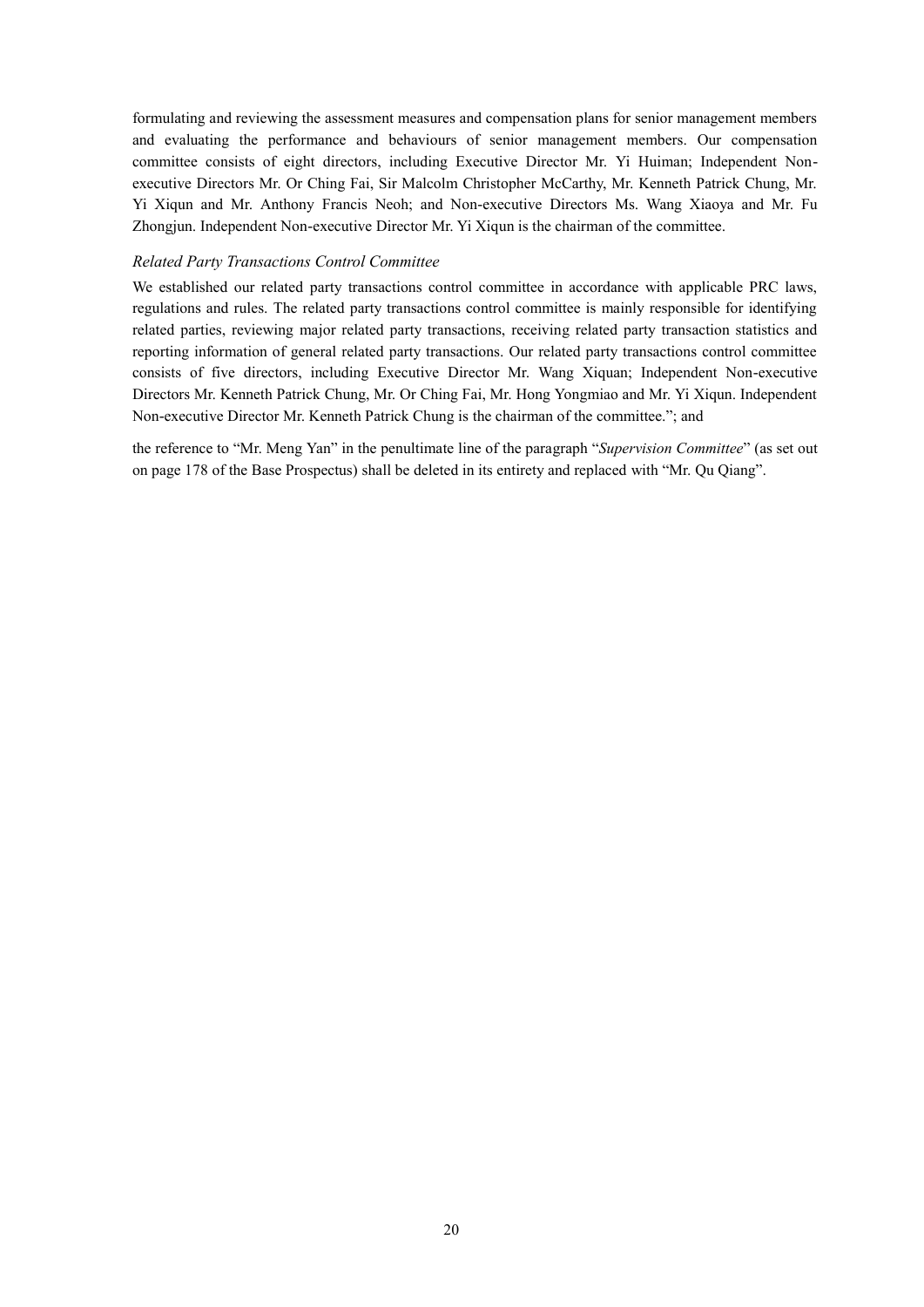# **AMENDMENTS TO THE PRINCIPAL SHAREHOLDERS**

The section entitled "*Principal Shareholders*" (as set out on pages 179 to 180 of the Base Prospectus) shall be deleted in its entirety and replaced with the following:

"As at 30 June 2015, we had issued 356,407 million shares, all of which are fully paid, comprising 86,795 million H shares and 269,612 million A shares.

As at 30 September 2015, the total number of our Shareholders (number of holders of A Shares and H Shares on the register of shareholders as at 30 September 2015) was 678,483, of which there were 135,323 H Shareholders and 543,160 A Shareholders.

The table below sets out the particulars of our top 10 Shareholders as at 30 September 2015.

| Name of<br>Shareholder                                                                                               | Nature of<br><b>Shareholder</b> | <b>Types</b><br>of<br>shares  | <b>Shareholding</b><br>percentage<br>(%) | <b>Total number of</b><br><b>Ordinary Shares</b><br>held | Number of<br>Ordinary<br><b>Shares subject</b><br>to restrictions<br>on sales | <b>Number</b><br>of<br>pledged<br>or<br>locked-up<br>Ordinary<br><b>Shares</b> |
|----------------------------------------------------------------------------------------------------------------------|---------------------------------|-------------------------------|------------------------------------------|----------------------------------------------------------|-------------------------------------------------------------------------------|--------------------------------------------------------------------------------|
| Central Huijin<br>Investment Ltd.                                                                                    | State-owned                     | A<br><b>Shares</b>            | 35.00                                    | 124,731,774,651                                          |                                                                               | None                                                                           |
| Ministry of<br>Finance of the<br>People's Republic<br>of China                                                       | State-owned                     | A<br><b>Shares</b>            | 34.60                                    | 123,316,451,864                                          |                                                                               | None                                                                           |
| Hong Kong<br>Securities Clearing                                                                                     | Foreign legal<br>person         | A<br><b>Shares</b>            | 0.15                                     | 526,179,026                                              |                                                                               | None                                                                           |
| Company Limited/<br><b>HKSCC Nominees</b><br>Limited                                                                 |                                 | H<br><b>Shares</b>            | 24.15                                    | 86,065,534,830                                           |                                                                               | Unknown                                                                        |
| China Securities<br>Finance<br>Corporation                                                                           | State-owned<br>legal person     | A<br><b>Shares</b>            | 1.66                                     | 5,932,789,497                                            |                                                                               | None                                                                           |
| Ping An Life<br>Insurance<br>Company of China<br>Ltd. — Traditional<br>$-$ Ordinary<br>insurance products            | Other<br>domestic<br>entities   | A<br><b>Shares</b>            | 1.21                                     | 4,322,828,137                                            |                                                                               | None                                                                           |
| China Life<br>Insurance<br>Company Limited<br>- Traditional-<br>Ordinary insurance<br>products $-005L -$<br>CT001 Hu | Other<br>domestic<br>entities   | $\mathsf{A}$<br><b>Shares</b> | 0.09                                     | 317,038,827                                              |                                                                               | None                                                                           |
| <b>GIC PRIVATE</b><br><b>LIMITED</b>                                                                                 | Foreign<br>Legal Person         | A<br><b>Shares</b>            | 0.08                                     | 282,542,657                                              |                                                                               | None                                                                           |
| Guotai Junan<br>Securities Co. Ltd.                                                                                  | State-owned<br>legal person     | A<br><b>Shares</b>            | 0.07                                     | 254,972,846                                              |                                                                               | None                                                                           |
| China 50ETF                                                                                                          | Other<br>domestic<br>entities   | A<br><b>Shares</b>            | 0.05                                     | 186,492,790                                              |                                                                               | None                                                                           |
| Capital Airport<br><b>Holding Company</b>                                                                            | Other<br>domestic<br>entities   | A<br><b>Shares</b>            | 0.05                                     | 167,467,520                                              |                                                                               | None                                                                           |

Notes:

1) Particulars of shareholding of H Shareholders were based on the number of H Shares set out in our register of Shareholders maintained at the H Share registrar.

2) The Bank is not aware of any connected relations or concert party action among the aforementioned Shareholders.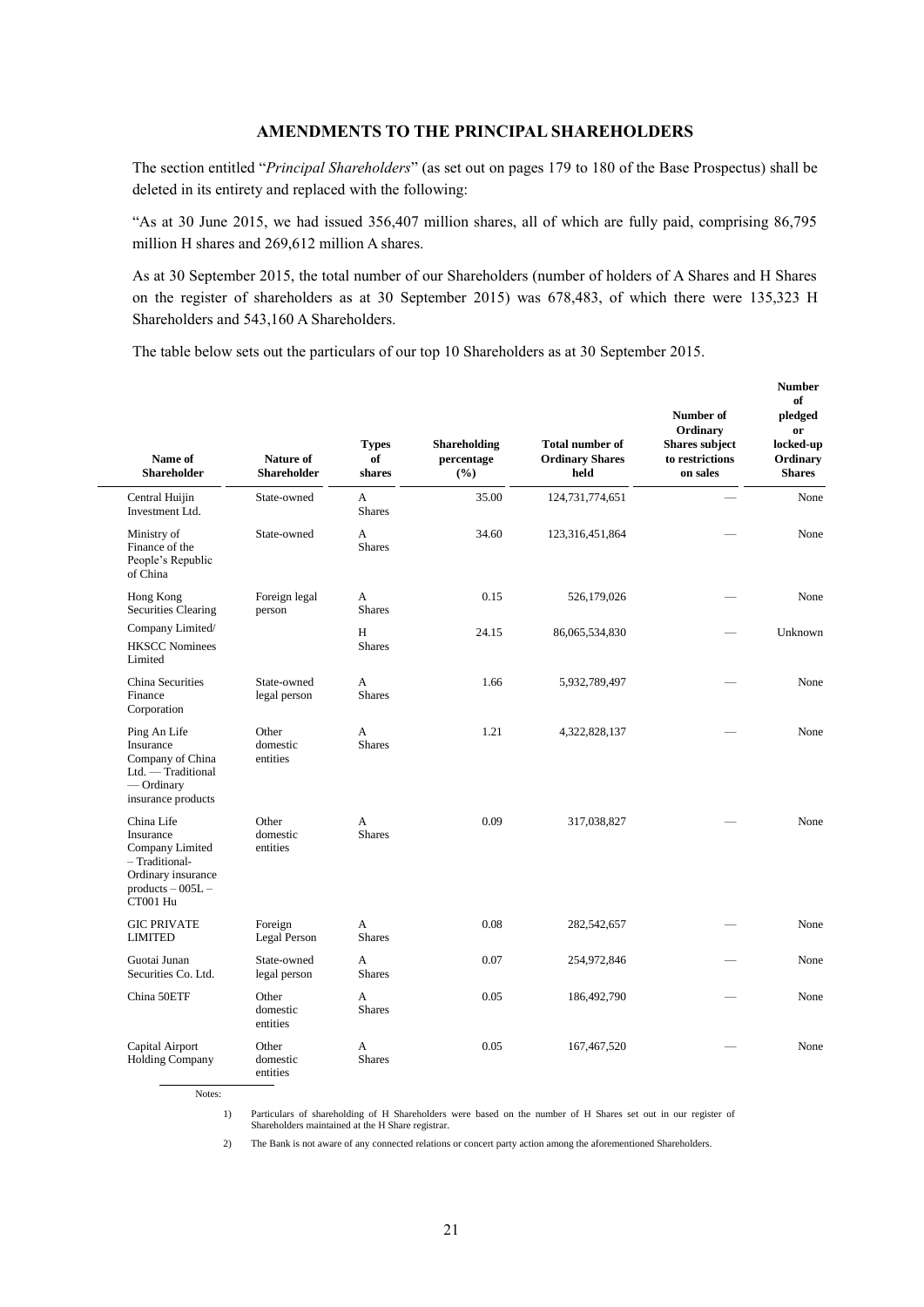|                               |    |                                 |                              |                                                    |                                                                                                               |                                                      | <b>Number</b><br>of                    |
|-------------------------------|----|---------------------------------|------------------------------|----------------------------------------------------|---------------------------------------------------------------------------------------------------------------|------------------------------------------------------|----------------------------------------|
|                               |    |                                 |                              |                                                    |                                                                                                               | Number of<br>Ordinary                                | pledged<br>or                          |
| Name of<br><b>Shareholder</b> |    | Nature of<br><b>Shareholder</b> | <b>Types</b><br>of<br>shares | <b>Shareholding</b><br>percentage<br>$\frac{9}{6}$ | <b>Total number of</b><br><b>Ordinary Shares</b><br>held                                                      | <b>Shares subject</b><br>to restrictions<br>on sales | locked-up<br>Ordinary<br><b>Shares</b> |
|                               | 3) |                                 |                              |                                                    | From 30 June 2015 to 30 September 2015, 1,013,921,700 A shares of the Bank were transferred to Central Huijin |                                                      |                                        |

3) From 30 June 2015 to 30 September 2015, 1,013,921,700 A shares of the Bank were transferred to Central Huijin<br>Investment Ltd. by private sale. Upon completion of the transfer, Central Huijin Investment Ltd. held 124,731 A shares of the Bank.

4) Hong Kong Securities Clearing Company Limited held 526,179,026 A Shares and HKSCC Nominees Limited held 86,065,534,830 H Shares.

#### **Particulars of Controlling Shareholders**

The largest single Shareholder of the Bank is Huijin. Incorporated on 16 December 2003, Huijin is a stateowned company founded by the state in accordance with the Company Law. Both of its registered capital and paid-in capital are RMB828,209 million. Its registered address is New Poly Plaza, 1 Chaoyangmen North Street, Dongcheng District, Beijing. Huijin's organisational code is 71093296-1 and its legal representative is Ding Xuedong. Huijin, a wholly-owned subsidiary of China Investment Corporation, makes equity investments in state-owned key financial institutions as authorised by the state and exercises the shareholder's rights and obligations in such financial institutions under its shareholding on behalf of the state to achieve the preservation and appreciation of state-owned financial assets. Huijin does not engage in any other commercial activities nor does it intervene in the daily operation of those state-owned financial institutions in which it holds shares. As at 30 September 2015, it held approximately 35.00 per cent. of the Ordinary Shares of the Bank. From 10 October 2012 to 9 April 2013, Huijin increased its holding by 211,717,258 A Shares of the Bank accumulatively through market purchases on the Shanghai Stock Exchange, accounting for 0.06 per cent. of the total Ordinary Shares issued by the Bank as at 31 December 2013. On 14 June 2013, the Bank was notified by Huijin that Huijin intended to continue to increase, in its own capacity, its shareholding in the Bank by acquiring A Shares from the secondary market within six months from 13 June 2013. From 13 June 2013 to 31 December 2013, Huijin increased its holding by 175,445,497 A Shares of the Bank accumulatively, accounting for 0.05 per cent. of the total Ordinary Shares issued by the Bank as at 31 December 2013. During the period from 31 December 2013 to 30 June 2015, the number of Ordinary Shares of the Bank held by Huijin did not change. From 30 June 2015 to 30 September 2015, 1,013,921,700 A shares of the Bank were transferred to Huijin by private sale. Upon completion of the transfer, Huijin held 124,731,774,651 A shares of the Bank.

The second largest single Shareholder of the Bank is MOF, which held approximately 34.60 per cent. of the Ordinary Shares of the Bank as at 30 September 2015. MOF is a constituent part of the State Council and is responsible for overseeing the state's fiscal revenue and expenditure, formulating the financial and taxation policies and supervising state finance at a macro level.".